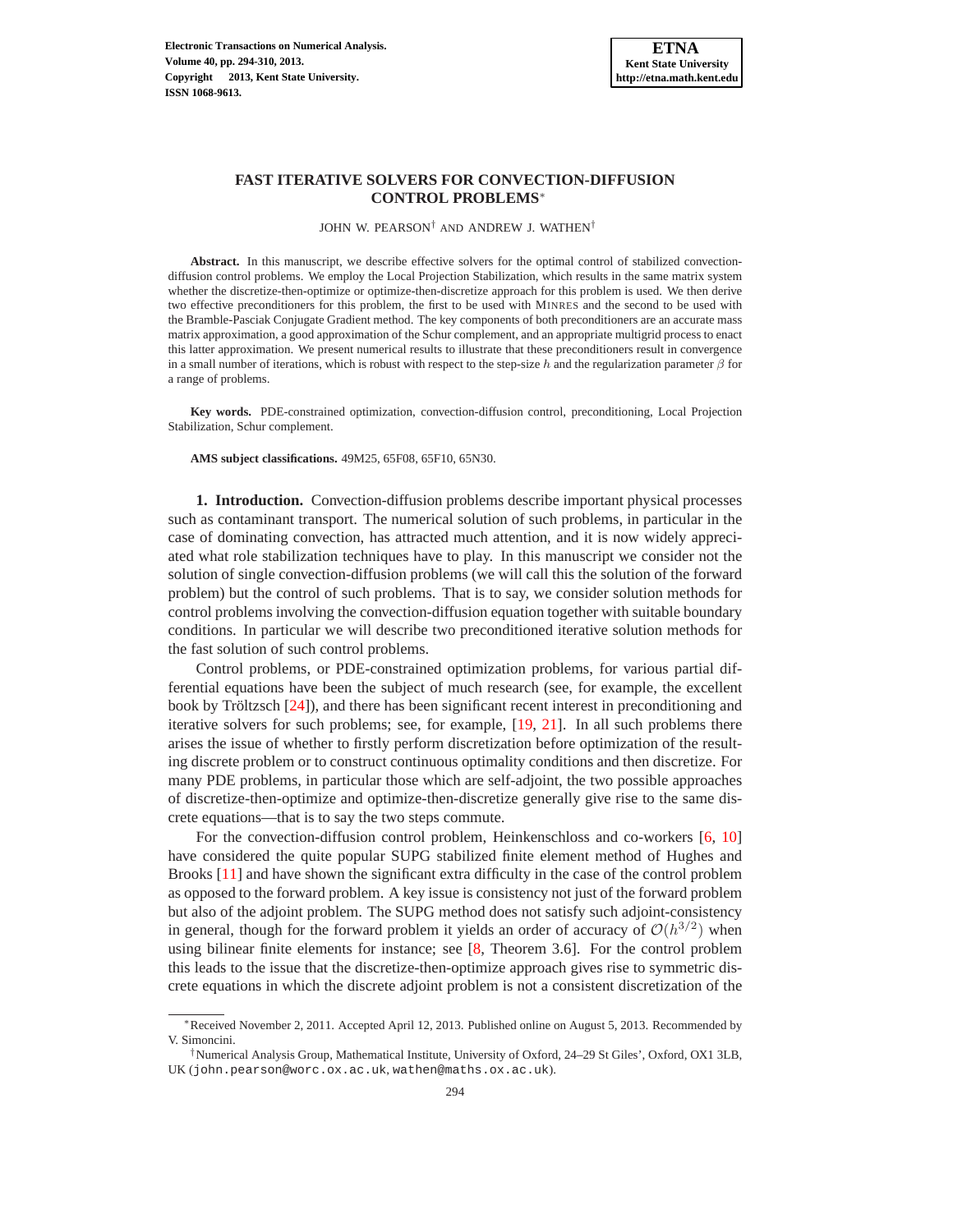<span id="page-1-0"></span>

**ETNA Kent State University http://etna.math.kent.edu**

continuous adjoint problem, and the optimize-then-discretize approach gives rise to different and non-symmetric discrete equations which do not therefore have the structure of a discrete optimization problem.

Here we employ the adjoint-consistent Local Projection Stabilization approach described in [\[1,](#page-15-0) [2,](#page-15-1) [4\]](#page-15-2), which ensures that the discretize and optimize steps commute. For this approach we are able to establish preconditioned iterative solvers for the control problem which have the attractive feature of giving convergence in a number of steps independent of the parameters of the problem (including the mesh-size). With an appropriate multigrid process for the convection-diffusion problem which we describe, this leads to solvers of optimal computational complexity for PDE-constrained optimization problems involving the convectiondiffusion problem.

**2. Background.** In this section, we summarize the theory that we will use when solving the convection-diffusion control problem. Firstly, we will detail a method for solving the forward problem, that is the convection-diffusion equation with no optimization. We will exploit aspects of this method when we wish to solve the control problem. Secondly, we will detail some properties of ideal preconditioners for saddle point systems. The convectiondiffusion control problem has a saddle point structure, as we will show in Section [3,](#page-3-0) so we will need to use the theory of saddle point systems in order to develop preconditioners for this problem as in Section [4.](#page-6-0)

<span id="page-1-2"></span>**2.1. Solution of the convection-diffusion equation.** We first consider the finite element solution of the convection-diffusion equation with Dirichlet boundary conditions

(2.1) 
$$
-\epsilon \nabla^2 y + \mathbf{w} \cdot \nabla y = g \quad \text{in } \Omega,
$$

$$
y = f \quad \text{on } \partial \Omega,
$$

where the domain  $\Omega \subset \mathbb{R}^d$ ,  $d = 2$  or 3, has boundary  $\partial \Omega$ ,  $\epsilon > 0$  represents viscosity, and w is a divergence-free wind vector (i.e.  $\nabla \cdot \mathbf{w} = 0$ ).

The term  $-\epsilon \nabla^2 y$  in the above equation denotes the diffusive element, and the term  $\mathbf{w} \cdot \nabla y$ represents convection. As pointed out, for example in [\[8,](#page-16-6) Chapter 3], convection typically plays a more significant physical role than diffusion, so  $\epsilon \ll ||\mathbf{w}||$  for many practical problems. However this in turn makes the problem more difficult to solve [\[8,](#page-16-6) [17\]](#page-16-7) as the solution procedure will need to be robust with respect to the direction of the wind w and any boundary or internal layers that form.

The finite element representation of the equation  $(2.1)$  is given by

$$
\bar{K}y = f,
$$

where  $y = \{Y_i\}_{i=1,\dots,n}$ , with  $Y_i$  denoting the coefficients of the finite element solution  $y_h = \sum_{i=1}^{n+n_\partial} Y_i \phi_i$  with interior finite element basis functions  $\phi_1, ..., \phi_n$  and boundary basis functions  $\phi_{n+1},...,\phi_{n+n_\partial}$ . The matrix  $\bar{K}$ , as stated in [\(2.2\)](#page-1-1), is defined by

<span id="page-1-1"></span>
$$
\bar{K} = \epsilon K + N + T,
$$
  
\n
$$
K = \{k_{ij}\}_{i,j=1,...,n}, \qquad k_{ij} = \int_{\Omega} \nabla \phi_i \cdot \nabla \phi_j \, d\Omega,
$$
  
\n
$$
N = \{\tilde{n}_{ij}\}_{i,j=1,...,n}, \qquad \tilde{n}_{ij} = \int_{\Omega} (\mathbf{w} \cdot \nabla \phi_j) \phi_i \, d\Omega.
$$

Here,  $T$  is a matrix corresponding to the stabilization strategy used (which depends on the step-size h, a stabilization parameter  $\delta$ , and an orthogonal projection operator  $\pi_h$ ). The vector f corresponds to the functions  $f$  and  $g$  (and sometimes the stabilization as well). Note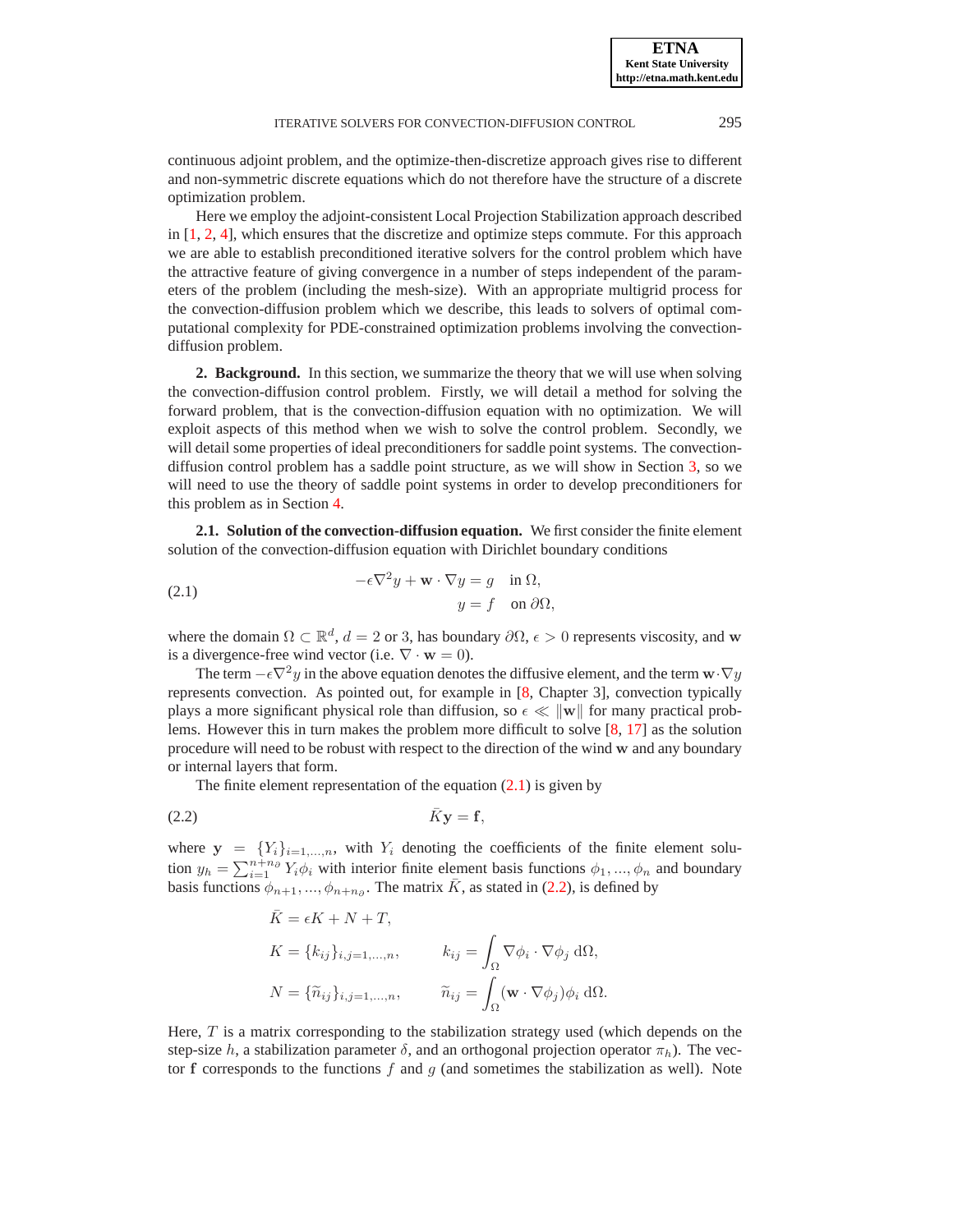that  $K$  is a *stiffness matrix*, a commonly occurring matrix in finite element problems. We discuss the definitions of  $T$  and  $f$  for two different stabilization methods in Section [3.1](#page-3-1) (and note that  $T = 0$  if no stabilization is used).

For the remainder of this section we briefly detail a method described in [\[8\]](#page-16-6) for solving the problem [\(2.2\)](#page-1-1) as we will use aspects of this method in our solvers for the convectiondiffusion control problem in Section [4.](#page-6-0)

The method discussed in  $[8]$  for solving  $(2.1)$  is a GMRES method preconditioned with a geometric multigrid process described by Ramage in [\[17\]](#page-16-7). The multigrid process contains standard prolongation and restriction operators, but there are two major differences between it and a more typical multigrid routine:

- *Construction of the coarse grid operator.* In most geometric multigrid algorithms, the construction of a coarse grid operator is carried out using the scaled Galerkin coarse grid operator (that is  $\bar{K}_{\text{coarse}} = R \bar{K}_{\text{fine}} P$ , where P is the projection operator and  $R$  the restriction operator). However, in the method of Ramage, the coarse grid operator is *explicitly constructed* on all grids on which it is required. This involves constructing the matrices  $K$ ,  $N$ , and  $T$  on each sub-grid and incorporates different stabilization parameters  $\delta$  for each grid.
- *Pre- and post-smoothing.* The smoothing strategy we employ is *block Gauss-Seidel smoothing*, applied in each direction to take account of all possible wind directions, that is to say we employ 4 (2 pre- and 2 post-) smoothing steps for a two dimensional problem and 6 smoothing steps for a three dimensional problem. This strategy is shown to be effective for a wide range of problems with our formulation as illustrated in [\[8,](#page-16-6) Chapter 4] and [\[17\]](#page-16-7).

<span id="page-2-0"></span>**2.2. Saddle point systems.** The convection-diffusion control problem that we introduce in Section [3](#page-3-0) is of *saddle point* structure, that is, it is of the form

(2.3) 
$$
\underbrace{\begin{bmatrix} A & B^T \ B & -C \end{bmatrix} \begin{bmatrix} \mathbf{x}_1 \\ \mathbf{x}_2 \end{bmatrix}}_{A} = \begin{bmatrix} \mathbf{b}_1 \\ \mathbf{b}_2 \end{bmatrix},
$$

where  $A \in \mathbb{R}^{m \times m}$ ,  $B \in \mathbb{R}^{q \times m}$ , and  $C \in \mathbb{R}^{q \times q}$ , with  $m \ge q$ . For an overview of properties and solution methods for such systems, we refer the reader to [\[3\]](#page-15-3).

In  $[14]$ , it is demonstrated that two effective preconditioners for A are given by

<span id="page-2-1"></span>
$$
\mathcal{P}_1 = \begin{bmatrix} A & 0 \\ 0 & S \end{bmatrix}, \quad \mathcal{P}_2 = \begin{bmatrix} A & 0 \\ B & -S \end{bmatrix},
$$

where S is the (negative) Schur complement defined by  $S = C + BA^{-1}B^{T}$ . The reason these preconditioners are so potent is that the spectra of  $\mathcal{P}_1^{-1}\mathcal{A}$  and  $\mathcal{P}_2^{-1}\mathcal{A}$  are given by

$$
\lambda(\mathcal{P}_1^{-1}\mathcal{A}) = \left\{ \frac{1}{2}(1-\sqrt{5}), 1, \frac{1}{2}(1+\sqrt{5}) \right\}, \quad \lambda(\mathcal{P}_2^{-1}\mathcal{A}) = \{1\},
$$

in the case where  $C = 0$ , so long as  $\mathcal{P}_1^{-1} \mathcal{A}$  and  $\mathcal{P}_2^{-1} \mathcal{A}$  are nonsingular [\[13,](#page-16-9) [14\]](#page-16-8). In the general case  $C \neq 0$ , the result on  $\lambda(\mathcal{P}_2^{-1}\mathcal{A})$  also holds [\[12\]](#page-16-10). We note that  $C = 0$  in the set-up of the convection-diffusion control problem that we focus on in this article.

Now  $\mathcal{P}_1^{-1} \mathcal{A}$  constructed in this way is diagonalizable but  $\mathcal{P}_2^{-1} \mathcal{A}$  is not, so if we apply a Krylov subspace method with A preconditioned by  $P_1$  or  $P_2$ , we will achieve termination in 3 and 2 iterations, respectively [\[14\]](#page-16-8). Of course the preconditioners  $\mathcal{P}_1$  and  $\mathcal{P}_2$  are not practical preconditioners as the exact inverses of  $A$  and  $S$  will need to be enforced in each case (which is particularly problematic as even when  $A$  and  $B$  are sparse,  $S$  is generally dense).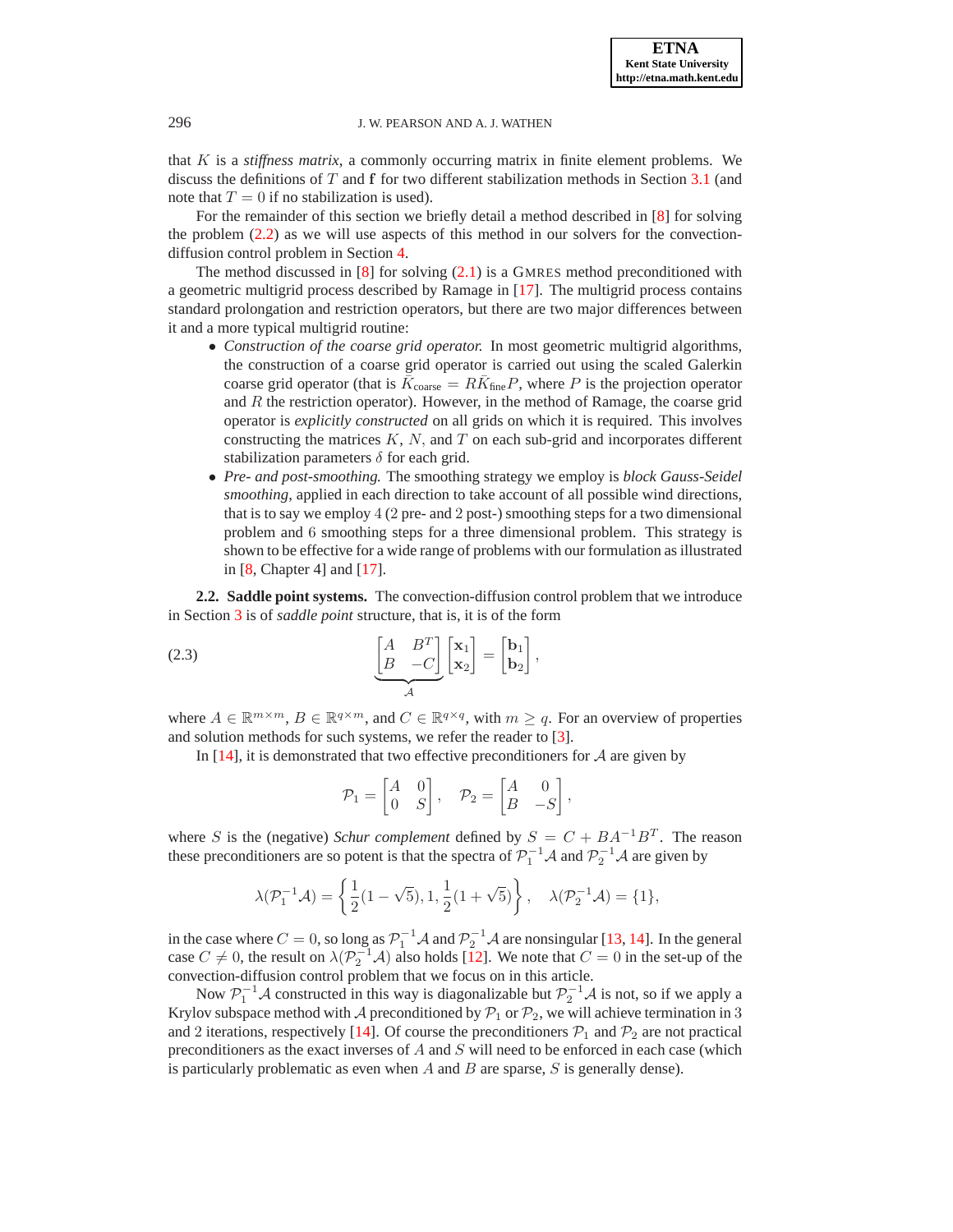However, if we were able to construct effective approximations to A and S,  $\hat{A}$  and  $\hat{S}$  say, and employ the preconditioners

$$
\widehat{\mathcal{P}}_1 = \begin{bmatrix} \widehat{A} & 0 \\ 0 & \widehat{S} \end{bmatrix}, \quad \widehat{\mathcal{P}}_2 = \begin{bmatrix} \widehat{A} & 0 \\ B & -\widehat{S} \end{bmatrix},
$$

it is likely that we would obtain convergence of the appropriate Krylov subspace method in few iterations. In Section [4,](#page-6-0) we derive two preconditioners based on  $\hat{P}_1$  and  $\hat{P}_2$  for the convection-diffusion control problem.

Clearly, these preconditioners will have to be incorporated into different Krylov subspace methods. The block diagonal preconditioner  $\mathcal{P}_1$  is symmetric positive definite, and so a natural choice is the MINRES algorithm [\[15,](#page-16-11) [19\]](#page-16-1). By contrast, the block triangular preconditioner  $\hat{\mathcal{P}}_2$  is neither symmetric nor positive definite, and so the same algorithm cannot be used. However as described in [\[5,](#page-15-4) [20,](#page-16-12) [23\]](#page-16-13) for example,  $\hat{P}_2^{-1}A$  is symmetric positive definite in the inner product  $\langle \cdot, \cdot \rangle_{\mathcal{H}}$  defined by  $\langle \mathbf{u}, \mathbf{v} \rangle_{\mathcal{H}} = \mathbf{u}^T \mathcal{H} \mathbf{v}$ , where

$$
\mathcal{H} = \begin{bmatrix} A - \widehat{A} & 0 \\ 0 & \widehat{S} \end{bmatrix},
$$

with  $\widehat{A}$ ,  $\widehat{S}$  chosen to ensure that H is positive definite. Hence it is possible to use a nonstandard Conjugate Gradient method with the  $H$ -inner product; this is often referred to as the *Bramble-Pasciak Conjugate Gradient* method.

<span id="page-3-0"></span>**3. The convection-diffusion control problem.** For the remainder of this paper, we will be considering the distributed convection-diffusion control problem

(3.1) 
$$
\min_{y,u} \quad \frac{1}{2} \|y - \widehat{y}\|_{L_2(\Omega)}^2 + \frac{\beta}{2} \|u\|_{L_2(\Omega)}^2
$$

$$
\text{s.t. } -\epsilon \nabla^2 y + \mathbf{w} \cdot \nabla y = u \quad \text{in } \Omega,
$$

$$
y = f \quad \text{on } \partial \Omega,
$$

where y denotes the *state variable* with  $\hat{y}$  some desired state, u denotes the *control variable*, and  $\beta > 0$  is a regularization parameter (sometimes known as the *Tikhonov parameter*).

We employ a finite element method to solve the problem, that is we write

$$
y_h = \sum_{i=1}^{n+n_\partial} Y_i \phi_i
$$
,  $u_h = \sum_{i=1}^{n+n_\partial} U_i \phi_i$ ,  $p_h = \sum_{i=1}^{n+n_\partial} P_i \phi_i$ 

<span id="page-3-2"></span>,

where  $p$  denotes the Lagrange multiplier we use. Note that we discretize the state  $y$ , the control  $u$ , and the Lagrange multiplier  $p$  using the same basis functions here. Note also that the coefficients  $Y_{n+1},..., Y_{n+n_{\partial}}$  are trivially obtained by considering the specified Dirichlet boundary condition  $y = f$ .

For the rest of this section, we define y, u, and p as follows:

$$
\mathbf{y} = \{Y_i\}_{i=1,\dots,n}, \quad \mathbf{u} = \{U_i\}_{i=1,\dots,n}, \quad \mathbf{p} = \{P_i\}_{i=1,\dots,n}.
$$

<span id="page-3-1"></span>**3.1. Stabilization of the control problem.** One important consideration when solving the convection-diffusion control problem (or indeed the convection-diffusion equation itself) is that of stabilizing the problem. It is well known that, without any form of stabilization, accurate solution of the convection-diffusion equation [\[8,](#page-16-6) [17\]](#page-16-7) and the convection-diffusion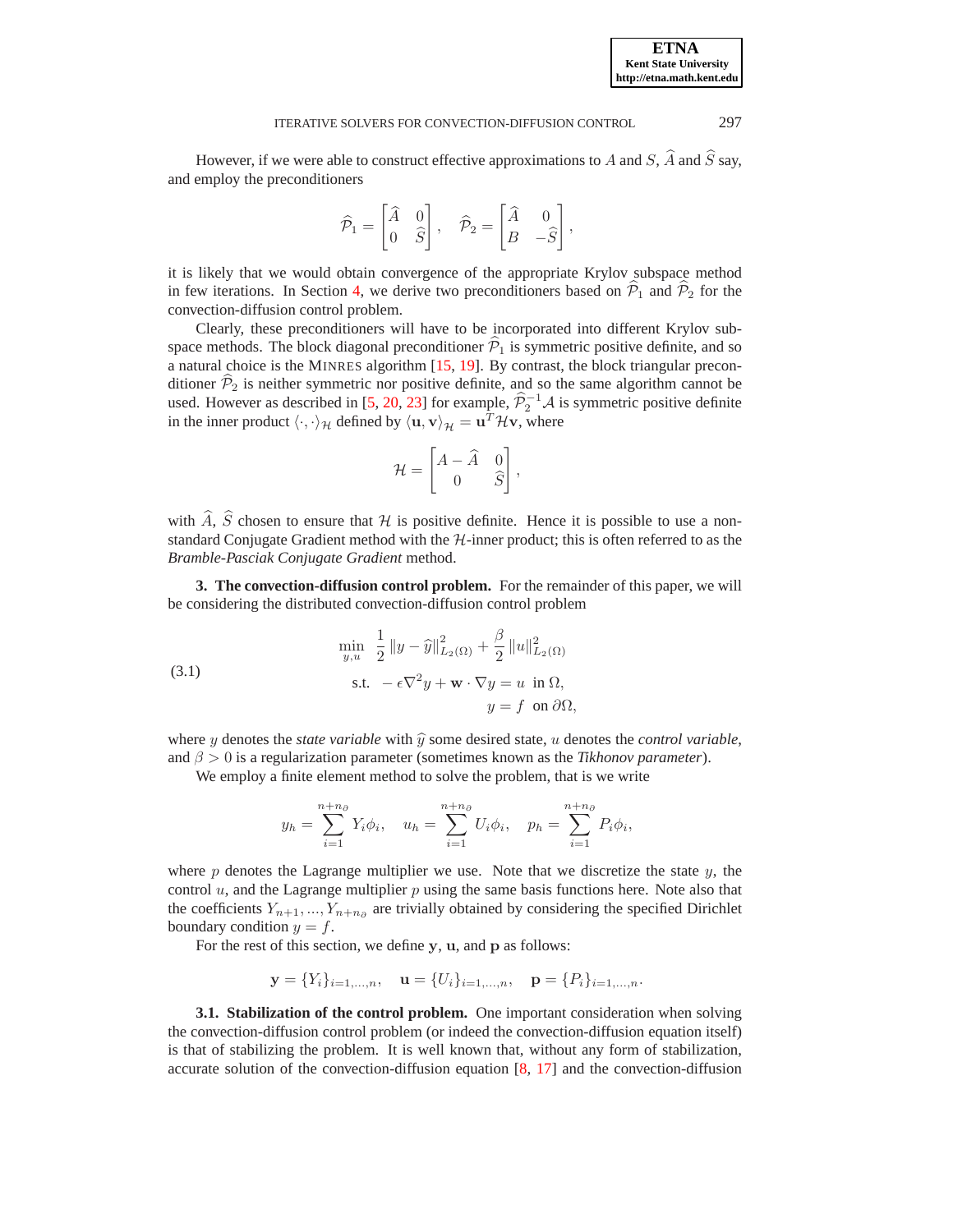control problem [\[2,](#page-15-1) [10\]](#page-16-4) is compromised due to the formation of layers in the approximate solution, potentially leading to large errors for small  $\epsilon$ .

One popular method for avoiding this problem is by using the *Streamline Upwind Petrov-Galerkin* (SUPG) stabilization, which was introduced in [\[11\]](#page-16-5) and discussed further in literature such as [\[8,](#page-16-6) [10,](#page-16-4) [18\]](#page-16-14). For the forward problem, using this stabilization would result in a system of the form  $(2.2)$ , with K and N as above, and

$$
T = \{\tau_{h,ij}^{\delta}\}_{i,j=1,...,n}, \quad \tau_{h,ij}^{\delta} = \delta \int_{\Omega} (\mathbf{w} \cdot \nabla \phi_i)(\mathbf{w} \cdot \nabla \phi_j) \,d\Omega
$$

$$
- \epsilon \delta \sum_{k} \int_{\Delta_k} (\nabla^2 \phi_i)(\mathbf{w} \cdot \nabla \phi_j) \,d\Omega,
$$

$$
\mathbf{f} = \{f_i\}_{i=1,...,n}, \quad f_i = \int_{\Omega} g \phi_i \,d\Omega + \delta \int_{\Omega} g \mathbf{w} \cdot \nabla \phi_i \,d\Omega,
$$

with a stabilization parameter  $\delta$ , and  $\Delta_k$  denoting the k-th element in our finite element discretization. Here we have taken zero Dirichlet conditions for illustrative purposes. It is well recognised that this method is effective for solving the forward problem; see, for instance, [\[8,](#page-16-6) Chapters 3 and 4]. However, for the convection-diffusion control problem, difficulties arise—the matrix systems that we obtain when we use the *discretize-then-optimize* and *optimize-then-discretize* formulations of Sections [3.2](#page-5-0) and [3.3](#page-6-1) do not commute [\[18,](#page-16-14) Chapter 6]. This is problematic as we would then have to choose between solving the discretize-thenoptimize matrix system, which would not be strongly consistent (meaning the solutions to the optimization problem would not satisfy all the optimality conditions), or the optimizethen-discretize system, which is non-symmetric and so is not the optimality system for any finite dimensional problem. Further, the non-symmetry of the matrix system that arises when using the optimize-then-discretize approach means that we cannot apply the iterative methods introduced in Section [2.2](#page-2-0) to solve it as these methods depend on the matrix being symmetric. It is also believed that applying SUPG to the optimal control problem will guarantee at most first-order accuracy in the solution [\[10\]](#page-16-4).

To deal with these two problems, we now introduce the *Local Projection Stabilization* (LPS) method, which is discussed in [\[2,](#page-15-1) [9\]](#page-16-15) for example. Applying this stabilization to the forward problem again yields a matrix system of the form  $(2.2)$ , with K and N as above and

<span id="page-4-0"></span>(3.2)  
\n
$$
T = \{\tau_{h,ij}^{\delta}\}_{i,j=1,\dots,n}, \quad \tau_{h,ij}^{\delta} = \delta \int_{\Omega} (\mathbf{w} \cdot \nabla \phi_i - \pi_h (\mathbf{w} \cdot \nabla \phi_i))
$$
\n
$$
\times (\mathbf{w} \cdot \nabla \phi_j - \pi_h (\mathbf{w} \cdot \nabla \phi_j)) \, d\Omega,
$$
\n
$$
\mathbf{f} = \{f_i\}_{i=1,\dots,n}, \qquad f_i = \int_{\Omega} g \phi_i \, d\Omega,
$$

where  $\delta$  is again a stabilization parameter and  $\pi_h$  an orthogonal projection operator. We have again taken zero Dirichlet conditions for this definition. Furthermore, as we will demonstrate in Sections [3.2](#page-5-0) and [3.3,](#page-6-1) when this stabilization is applied in the optimal control setting, the discretize-then-optimize and optimize-then-discretize systems are consistent and self-adjoint, that is the discretization and optimization steps commute.

There are a number of considerations which need to be taken into account when applying this method in the control setting with a uniform grid and bilinear basis functions, as we will do in Section [5.](#page-10-0)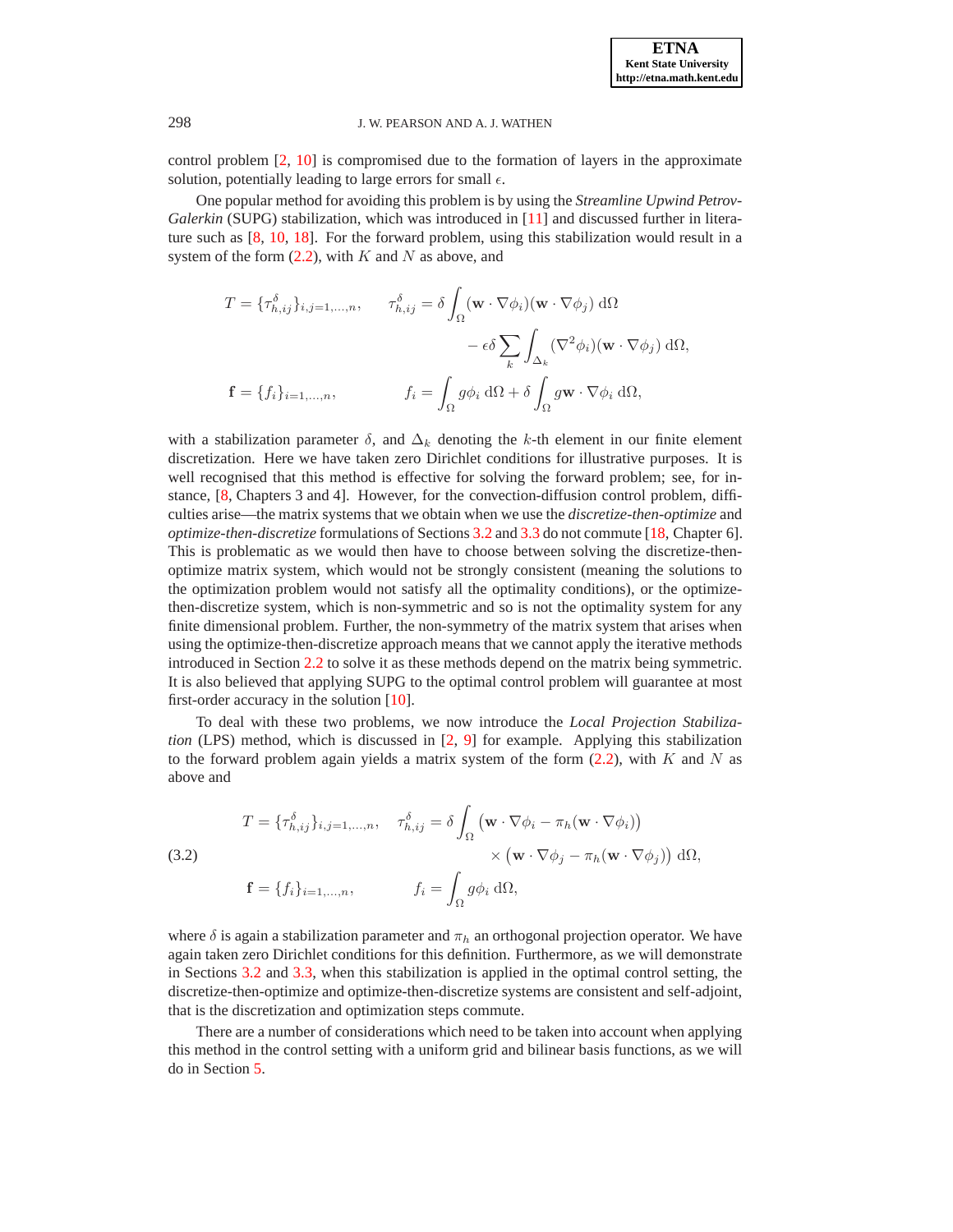• *Stabilization parameter*  $\delta$ . We take  $\delta$  to be the following as in [\[2\]](#page-15-1):

$$
\delta = \begin{cases} 0 & \text{if } \text{Pe} < 1, \\ \frac{h}{\|\mathbf{w}\|_2} & \text{if } \text{Pe} \ge 1, \end{cases}
$$

where the mesh Péclet number Pe is defined on each element as

$$
\mathrm{Pe} = \frac{h \left\| \mathbf{w} \right\|_2}{\epsilon}.
$$

Clearly this means that the stabilization depends on the mesh-size, and if the stepsize h is less than  $\frac{\epsilon}{\|\mathbf{w}\|_2}$ , then no stabilization procedure will be applied.

- *Orthogonal projection operator*  $\pi_h$ . We require an  $L_2$ -orthogonal projection operator defined on patches of the domain that satisfies the  $L_2$ -norm properties specified in [\[2,](#page-15-1) p. 4]. We will proceed by working with **Q1** elements with equally spaced nodes and divide the domain into patches consisting of 2 elements in each dimension. From this, we will take  $\pi_h(v)$  (where v has support solely on that patch) to be equal to the integral of  $v$  over the patch divided by the area of the patch (in 2D this will be  $4h<sup>2</sup>$ ). This definition will satisfy the required properties in our formulation.
- *Error of LPS method.* In [\[2\]](#page-15-1), it is shown that the LPS stabilization gives a rate of convergence of  $\mathcal{O}(h^{3/2})$  for problems of the form [\(3.1\)](#page-3-2) for bilinear finite elements. This further motivates the use of the LPS stabilization method for the remainder of this manuscript.

<span id="page-5-0"></span>**3.2. Matrix system obtained: discretize-then-optimize.** We now demonstrate that, when using the LPS method described in Section [3.1,](#page-3-1) the matrix systems obtained with the discretize-then-optimize and optimize-then-discretize approaches are the same. The derivation of the matrix system when using the former approach is straightforward. We first note that the discretized version of the PDE constraint is given by

$$
\bar{K} \mathbf{y} - M \mathbf{u} = \mathbf{d},
$$

where d is stated below.

We also note that we may write the functional that we are trying to minimize, that is  $\frac{1}{2} ||y - \hat{y}||^2_{L_2(\Omega)} + \frac{\beta}{2} ||u||^2_{L_2(\Omega)}$ , as

$$
\frac{1}{2} \|y - \widehat{y}\|_{L_2(\Omega)}^2 + \frac{\beta}{2} \|u\|_{L_2(\Omega)}^2 = \frac{1}{2} \mathbf{y}^T M \mathbf{y} - \mathbf{b}^T \mathbf{y} + C + \frac{\beta}{2} \mathbf{u}^T M \mathbf{u},
$$

where C is a constant independent of y, M denotes the *mass matrix* defined by

$$
M = \{m_{ij}\}_{i,j=1,\dots,n}, \quad m_{ij} = \int_{\Omega} \phi_i \phi_j \, d\Omega,
$$

and b is given by

$$
\mathbf{b} = \{b_i\}_{i=1,\dots,n}, \quad b_i = \int_{\Omega} \widehat{y} \phi_i \, d\Omega.
$$

We therefore deduce that the Lagrangian, the stationary point of which we wish to find, is given by

<span id="page-5-1"></span>(3.3) 
$$
\mathcal{L}(\mathbf{y}, \mathbf{u}, \mathbf{p}) = \frac{1}{2}\mathbf{y}^T M \mathbf{y} - \mathbf{b}^T \mathbf{y} + C + \frac{\beta}{2}\mathbf{u}^T M \mathbf{u} + \mathbf{p}^T (\bar{K} \mathbf{y} - M \mathbf{u} - \mathbf{d}).
$$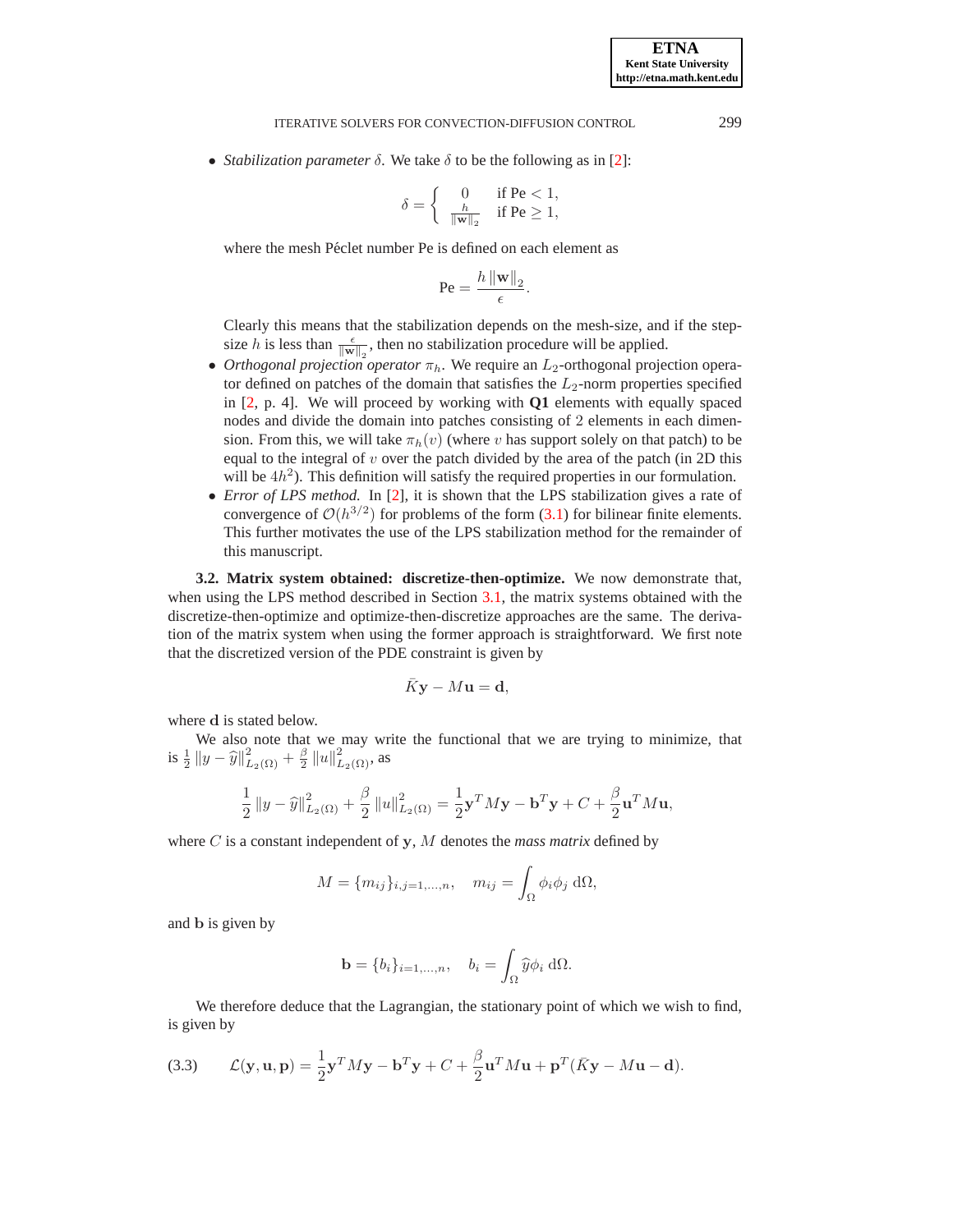Differentiating  $(3.3)$  with respect to y, u, and p yields the following system of equations

(3.4) 
$$
\begin{bmatrix} M & 0 & \bar{K}^T \\ 0 & \beta M & -M \\ \bar{K} & -M & 0 \end{bmatrix} \begin{bmatrix} \mathbf{y} \\ \mathbf{u} \\ \mathbf{p} \end{bmatrix} = \begin{bmatrix} \mathbf{b} \\ \mathbf{0} \\ \mathbf{d} \end{bmatrix},
$$

where

<span id="page-6-2"></span>
$$
\mathbf{d} = \{d_i\}_{i=1,\dots,n}, \quad d_i = -\sum_{j=n+1}^{n+n_\partial} Y_j \int_{\Omega} \nabla \phi_i \cdot \nabla \phi_j \, d\Omega.
$$

This system is of the saddle point form discussed in Section [2.2.](#page-2-0) We note that in the above set-up, we have reduced the matrix system to a  $3n \times 3n$  system by eliminating the equations corresponding to boundary conditions. However, it is perfectly possible to solve instead  $a 3(n + n<sub>∂</sub>) \times 3(n + n<sub>∂</sub>)$  system by not eliminating these equations, and this is the approach we will follow in our numerical tests of Section [5.](#page-10-0)

<span id="page-6-1"></span>**3.3. Matrix system obtained: optimize-then-discretize.** To derive the optimize-thendiscretize formulation, as in [\[2\]](#page-15-1), we need to consider a Lagrangian of the form

$$
\widetilde{\mathcal{L}}(y, u, p, \widetilde{p}) = \frac{1}{2} ||y - \widehat{y}||_{L_2(\Omega)}^2 + \frac{\beta}{2} ||u||_{L_2(\Omega)}^2 + \int_{\Omega} (-\epsilon \nabla^2 y + \mathbf{w} \cdot \nabla y - u)p \, d\Omega + \int_{\partial \Omega} (y - f) \widetilde{p} \, ds,
$$

where y and u relate to the weak solutions of the forward problem, and p,  $\tilde{p}$  are assumed to be sufficiently smooth. Note that the second Lagrange multiplier  $\tilde{p}$  is included in this case as we are not guaranteed to satisfy the boundary conditions as with the discretize-then-optimize approach.

As in [\[18\]](#page-16-14) for example, we differentiate  $\widetilde{\mathcal{L}}$  with respect to the state y, the control u, and the Lagrange multipliers p and  $\tilde{p}$  and study the resulting equations. Calculating the Fréchet derivative with respect to  $y$  and applying the divergence theorem and the fundamental lemma of calculus of variations along with the assumption ∇ · w = 0, as in [\[18\]](#page-16-14), yields the *adjoint equation*. Differentiating with respect to u generates the *gradient equation* and differentiating with respect to the Lagrange multipliers p and  $\tilde{p}$  yields the *state equation*. Discretizing these three equations using the stabilization  $(3.2)$  yields the matrix system

$$
\begin{bmatrix} M & 0 & \bar{K}^T \\ 0 & \beta M & -M \\ \bar{K} & -M & 0 \end{bmatrix} \begin{bmatrix} \mathbf{y} \\ \mathbf{u} \\ \mathbf{p} \end{bmatrix} = \begin{bmatrix} \mathbf{b} \\ \mathbf{0} \\ \mathbf{d} \end{bmatrix},
$$

which is the same saddle point system as that derived using the discretize-then-optimize approach. We therefore consider the solution of this system for the remainder of this manuscript.

<span id="page-6-0"></span>**4. Preconditioning the matrix system.** In this section, we consider how one might precondition the matrix system [\(3.4\)](#page-6-2) for solving the convection-diffusion control problem with Local Projection Stabilization. We will use the saddle point theory of Section [2.2](#page-2-0) in this section.

We first note that we may write  $(3.4)$  as a sparse saddle point system of the form  $(2.3)$ , with  $A =$  $\begin{bmatrix} M & 0 \\ 0 & \beta M \end{bmatrix}$ ,  $B = \begin{bmatrix} \overline{K} & -M \end{bmatrix}$ , and  $C = \begin{bmatrix} 0 \end{bmatrix}$ . By the theory of Section [2.2,](#page-2-0)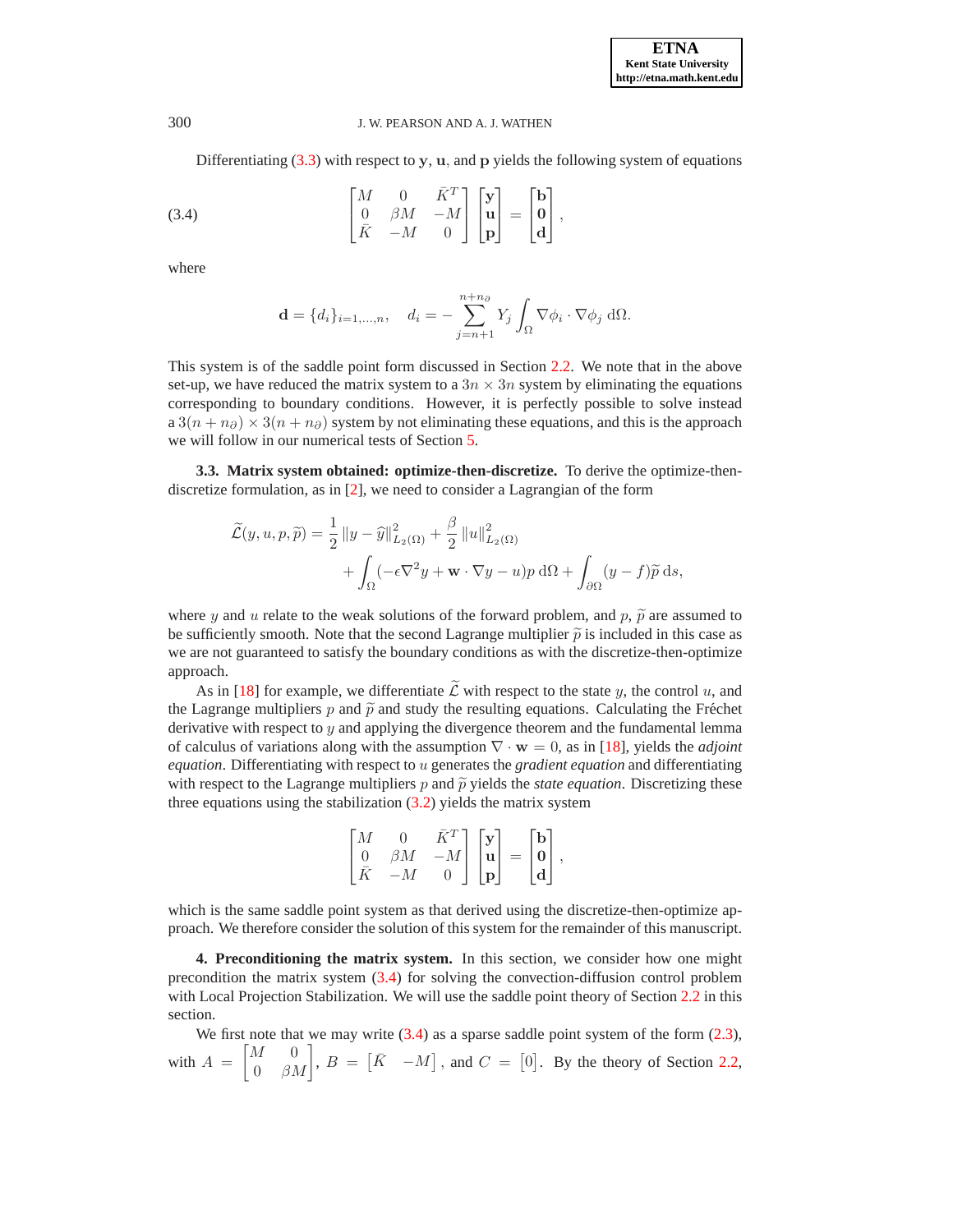we see that we may obtain an effective solver if we have a good approximation of the matrix  $\begin{bmatrix} M \\ 0 \end{bmatrix}$  $\begin{bmatrix} 0 & 0 \\ 0 & \beta M \end{bmatrix}$ , as well as the Schur complement of the matrix system which is given by

$$
S = \bar{K}M^{-1}\bar{K}^T + \frac{1}{\beta}M.
$$

We therefore start by considering an accurate approximation of these two matrices. As discussed in [\[25\]](#page-16-16), the Chebyshev semi-iterative method is effective for approximating mass matrices, so in our preconditioners we may approximate  $A$  by  $A$ , where

$$
\widehat{A} = \begin{bmatrix} \widehat{M} & 0 \\ 0 & \beta \widehat{M} \end{bmatrix},
$$

and  $\widehat{M}$  denotes 20 steps of Chebyshev semi-iteration applied to  $M$ .

To find an accurate approximation of the Schur complement, we apply the result of Theorem [4.1](#page-7-0) below. This theorem gives us a Schur complement approximation for which the eigenvalues of the Schur complement preconditioned with this approximation are bounded robustly given positive semi-definiteness of the symmetric matrix  $\epsilon K + T$  and skew-symmetry of the matrix  $N$  (see [\[8,](#page-16-6) Chapters 3 and 5] for more details) and therefore positive semidefiniteness of the symmetric part of  $\bar{K}$ ,  $H := \frac{1}{2}(\bar{K} + \bar{K}^T)$ . We note that Theorem [4.1](#page-7-0) is an extension of the result proved in [\[16\]](#page-16-17), which applies to symmetric operators rather than the non-symmetric operator  $\overline{K}$  we are considering in this manuscript.

<span id="page-7-0"></span>THEOREM 4.1. Suppose that the symmetric part of  $\bar{K}$ ,  $H := \frac{1}{2}(\bar{K} + \bar{K}^T)$ , is positive *semi-definite. Then, if we approximate the Schur complement* S *by*

$$
\widehat{S} = \left(\bar{K} + \frac{1}{\sqrt{\beta}}M\right)M^{-1}\left(\bar{K} + \frac{1}{\sqrt{\beta}}M\right)^T,
$$

*we can bound the eigenvalues of*  $\widehat{S}^{-1}S$  *as follows:* 

$$
\lambda(\widehat{S}^{-1}S) \in \left[\frac{1}{2}, 1\right].
$$

*Proof.* We have that the eigenvalues  $\mu$  and eigenvectors x of  $\hat{S}^{-1}S$  satisfy:

$$
\hat{S}^{-1} S \mathbf{x} = \mu \mathbf{x}
$$
  
\n
$$
\Leftrightarrow \left( \beta \bar{K} M^{-1} \bar{K}^T + M \right) \mathbf{x} = \mu \left[ \beta \bar{K} M^{-1} \bar{K}^T + M + \sqrt{\beta} (\bar{K} + \bar{K}^T) \right] \mathbf{x}.
$$

It is sufficient to show that the Rayleigh quotient  $R := \frac{{\bf v}^T S {\bf v}}{{\bf v}^T \hat{S} {\bf v}} \in \left[\frac{1}{2}, 1\right]$ . To show this, we write

$$
R = \frac{\mathbf{v}^T \left[ \beta \bar{K} M^{-1} \bar{K}^T + M \right] \mathbf{v}}{\mathbf{v}^T \left[ \beta \bar{K} M^{-1} \bar{K}^T + M + \sqrt{\beta} (\bar{K} + \bar{K}^T) \right] \mathbf{v}} = \frac{\mathbf{a}^T \mathbf{a} + \mathbf{b}^T \mathbf{b}}{(\mathbf{a} + \mathbf{b})^T (\mathbf{a} + \mathbf{b})},
$$

where  $\mathbf{a} = (\sqrt{\beta} \bar{K} M^{-1/2})^T \mathbf{v}$ ,  $\mathbf{b} = (M^{1/2})^T \mathbf{v}$ , and with  $\mathbf{v} \neq \mathbf{0}$ .

The upper bound follows from the fact that  $\sqrt{\beta}v^T(\bar{K} + \bar{K}^T)v = 2\sqrt{\beta}v^T H v \ge 0$  by the assumption of positive semi-definiteness of H, as well as the positivity of  $\mathbf{b}^T \mathbf{b} = \mathbf{v}^T M \mathbf{v}$ (which ensures that both the numerator and denominator of  $R$  are strictly positive).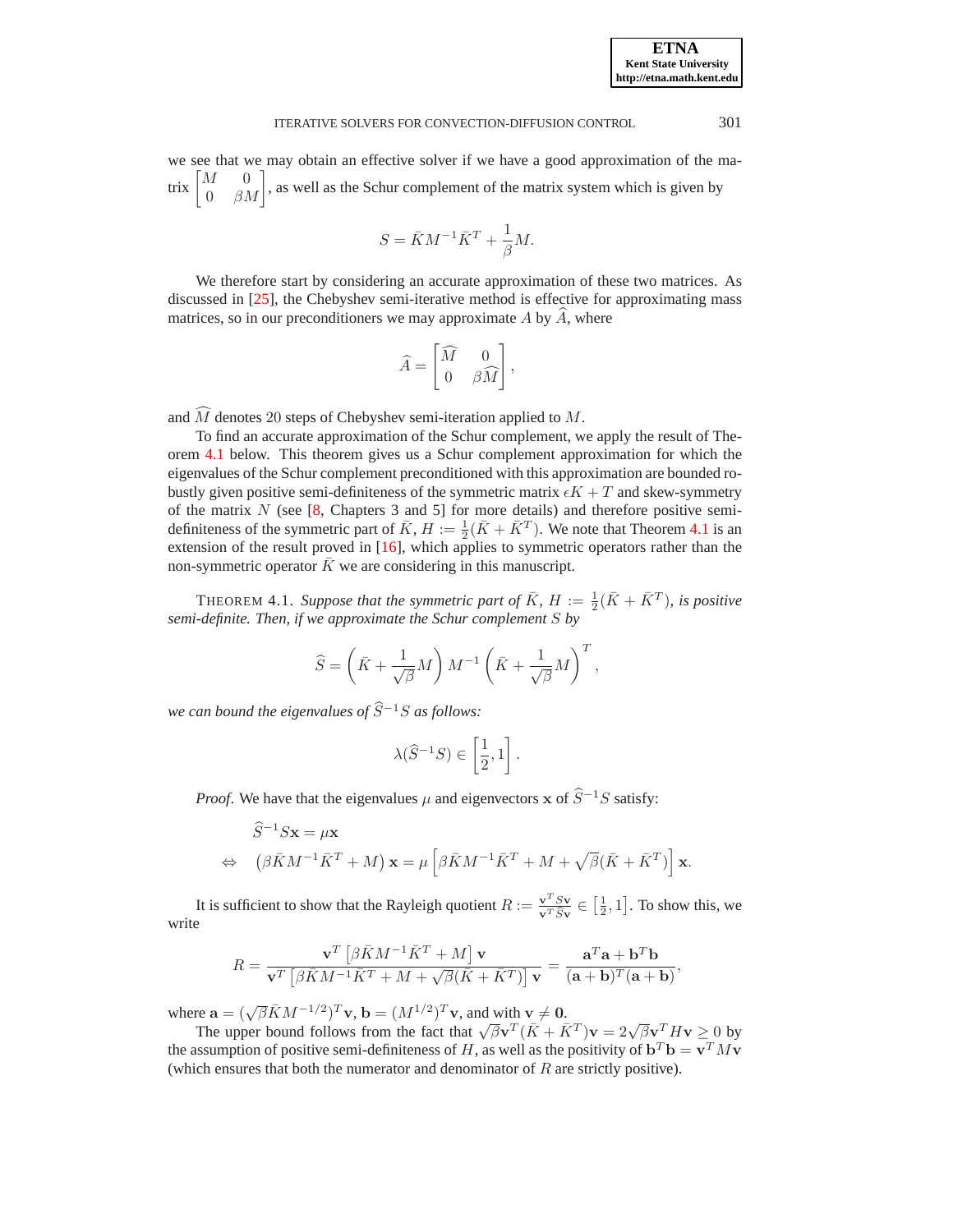

FIG. 4.1. *Spectra of*  $\widehat{S}^{-1}S$  *for*  $\beta = 10^{-2}$ ,  $\beta = 10^{-4}$ ,  $\beta = 10^{-6}$ , and  $\beta = 10^{-8}$  for an evenly spaced grid *on*  $\Omega = [-1, 1]^2$  *with*  $h = 2^{-3}$ ,  $\epsilon = \frac{1}{100}$ , *and*  $\mathbf{w} = (\sin \frac{\pi}{6}, \cos \frac{\pi}{6})^T$ .

<span id="page-8-0"></span>To show that  $R \ge \frac{1}{2}$ , we proceed as follows noting again that  $\mathbf{b}^T \mathbf{b} > 0$ :

$$
R \ge \frac{1}{2} \Leftrightarrow \mathbf{a}^T \mathbf{a} + \mathbf{b}^T \mathbf{b} \ge \frac{1}{2} \left[ \mathbf{a}^T \mathbf{a} + \mathbf{b}^T \mathbf{b} + \mathbf{a}^T \mathbf{b} + \mathbf{b}^T \mathbf{a} \right]
$$

$$
\Leftrightarrow \frac{1}{2} \left[ \mathbf{a}^T \mathbf{a} + \mathbf{b}^T \mathbf{b} - \mathbf{a}^T \mathbf{b} - \mathbf{b}^T \mathbf{a} \right] \ge 0
$$

$$
\Leftrightarrow (\mathbf{a} - \mathbf{b})^T (\mathbf{a} - \mathbf{b}) \ge 0.
$$

As  $(\mathbf{a} - \mathbf{b})^T (\mathbf{a} - \mathbf{b}) = ||\mathbf{a} - \mathbf{b}||_2^2 \ge 0$  is clearly satisfied, the result is proved.  $\Box$ 

Illustrations of the eigenvalue distribution of  $\hat{S}^{-1}S$  for a variety of values of  $\beta$  in a particular practical case are shown in Figure [4.1.](#page-8-0)

Therefore, by Theorem [4.1,](#page-7-0) we may obtain an effective Schur complement approximation if we can find a good way of approximating the matrices  $\bar{K} + \frac{1}{\sqrt{\beta}}M$  and  $(\bar{K} + \frac{1}{\sqrt{\beta}}M)^T$ . The method we use for approximating these matrices is the geometric multigrid process de-scribed for the forward problem in Section [2.1:](#page-1-2) with the coarse grid matrices formed explicitly rather than by the use of prolongation and restriction operators and with block Gauss-Seidel smoothing.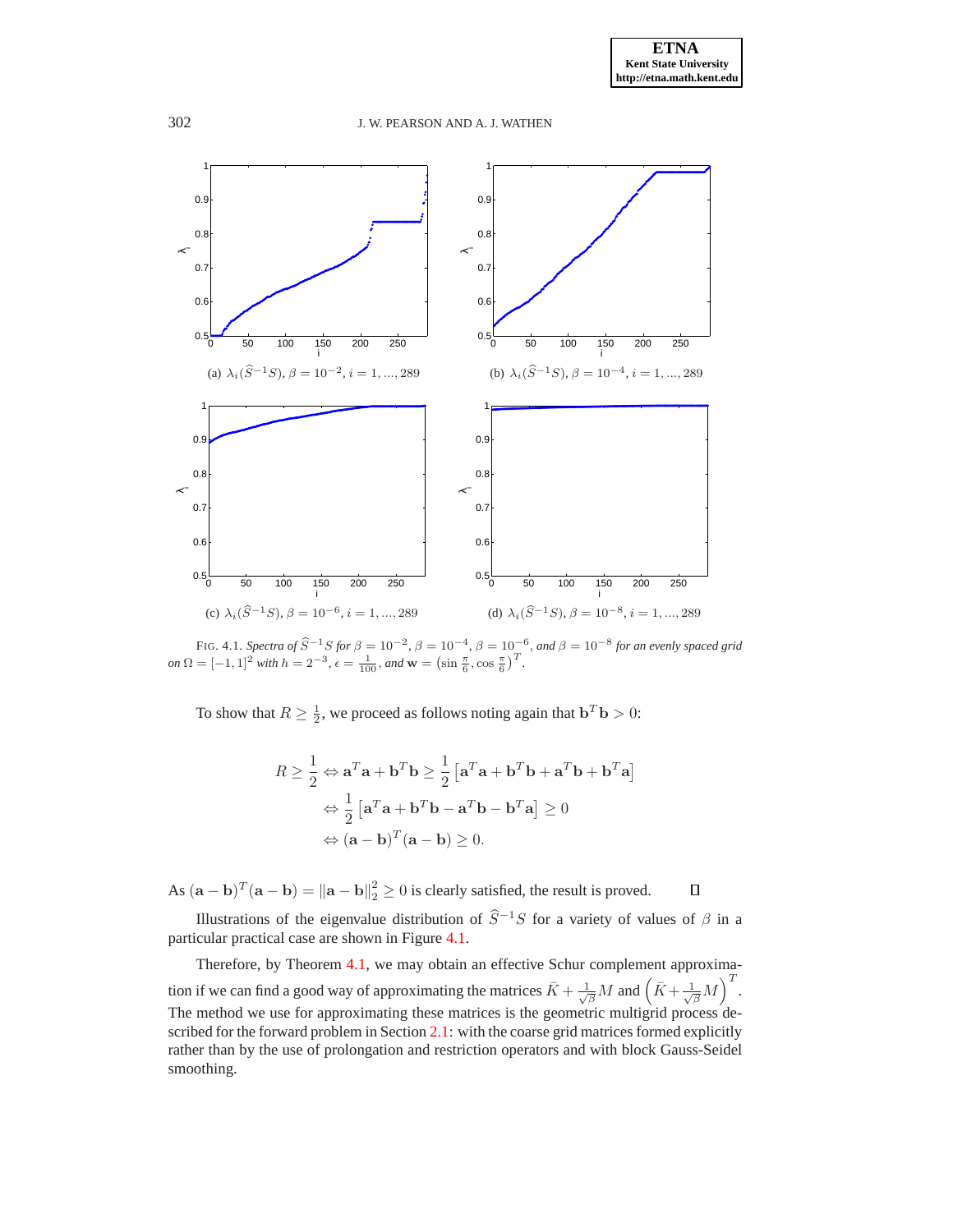So, as we now have good approximations of the matrices  $A$  and  $S$ , we can propose two effective preconditioners of the form

<span id="page-9-0"></span>
$$
\widehat{\mathcal{P}}_1 = \begin{bmatrix} \widehat{A} & 0 \\ 0 & \widehat{S} \end{bmatrix}, \quad \widehat{\mathcal{P}}_2 = \begin{bmatrix} \widehat{A} & 0 \\ B & -\widehat{S} \end{bmatrix},
$$

described in Section [2.2.](#page-2-0)

Unlike the forward problem, the convection-diffusion control problem is symmetric with our (symmetric) stabilization, and so  $\hat{\mathcal{P}}_1$  is symmetric positive definite. Therefore, our first method for solving the matrix system [\(3.4\)](#page-6-2) would be to apply a MINRES method with preconditioner

(4.1) 
$$
\widehat{\mathcal{P}}_1 = \begin{bmatrix} \widehat{M} & 0 & 0 \\ 0 & \widehat{\beta M} & 0 \\ 0 & 0 & \widehat{S} \end{bmatrix}.
$$

In our preconditioner,  $\widehat{M}$  denotes 20 steps of Chebyshev semi-iteration to approximate the mass matrix M, and  $\hat{S}$  denotes the approximation to the Schur complement discussed above.

Our second method involves applying the Bramble-Pasciak Conjugate Gradient method as described in Section [2.2](#page-2-0) with preconditioner

(4.2) 
$$
\widehat{\mathcal{P}}_2 = \begin{bmatrix} \gamma \widehat{M} & 0 & 0 \\ 0 & \beta \gamma \widehat{M} & 0 \\ \bar{K} & -M & -\widehat{S} \end{bmatrix}
$$

and inner product given by

<span id="page-9-1"></span>
$$
\mathcal{H} = \begin{bmatrix} M - \gamma \widehat{M} & 0 & 0 \\ 0 & \beta \left( M - \gamma \widehat{M} \right) & 0 \\ 0 & 0 & \widehat{S} \end{bmatrix},
$$

where  $\gamma$  is a constant which can be chosen a priori to ensure that  $M - \gamma \hat{M}$  is positive definite; results for a 2D **Q1** mass matrix which may be applied to the test problems of Section [5](#page-10-0) are provided in [\[20\]](#page-16-12).

At this juncture, we make two points about our preconditioning strategy and its applicability:

1. The matrix system [\(3.4\)](#page-6-2) for the distributed convection-diffusion control problem could potentially be reduced to the following system of equations by elimination of the discretized gradient equation

$$
\begin{bmatrix} M & \bar{K}^T \\ \bar{K} & -\frac{1}{\beta} M \end{bmatrix} \begin{bmatrix} {\bf y} \\ {\bf p} \end{bmatrix} = \begin{bmatrix} {\bf b} \\ {\bf d} \end{bmatrix}, \quad {\bf p} = \beta {\bf u}.
$$

We note that our preconditioning strategy could also be applied to this problem as we still obtain a saddle point system of the structure discussed in Section [2.2,](#page-2-0) so we will again need to implement a Chebyshev semi-iteration process to approximate M and enact the approximation of the Schur complement S, which remains the same as for the system [\(3.4\)](#page-6-2). We avoid reducing the matrix system in this way here as we wish to keep the system in a form as general as possible—for example, if boundary control problems or problems involving control on a subdomain are considered, reducing the matrix system is not as simple. We note that results obtained when reducing the matrix system are similar to the case where it is not reduced.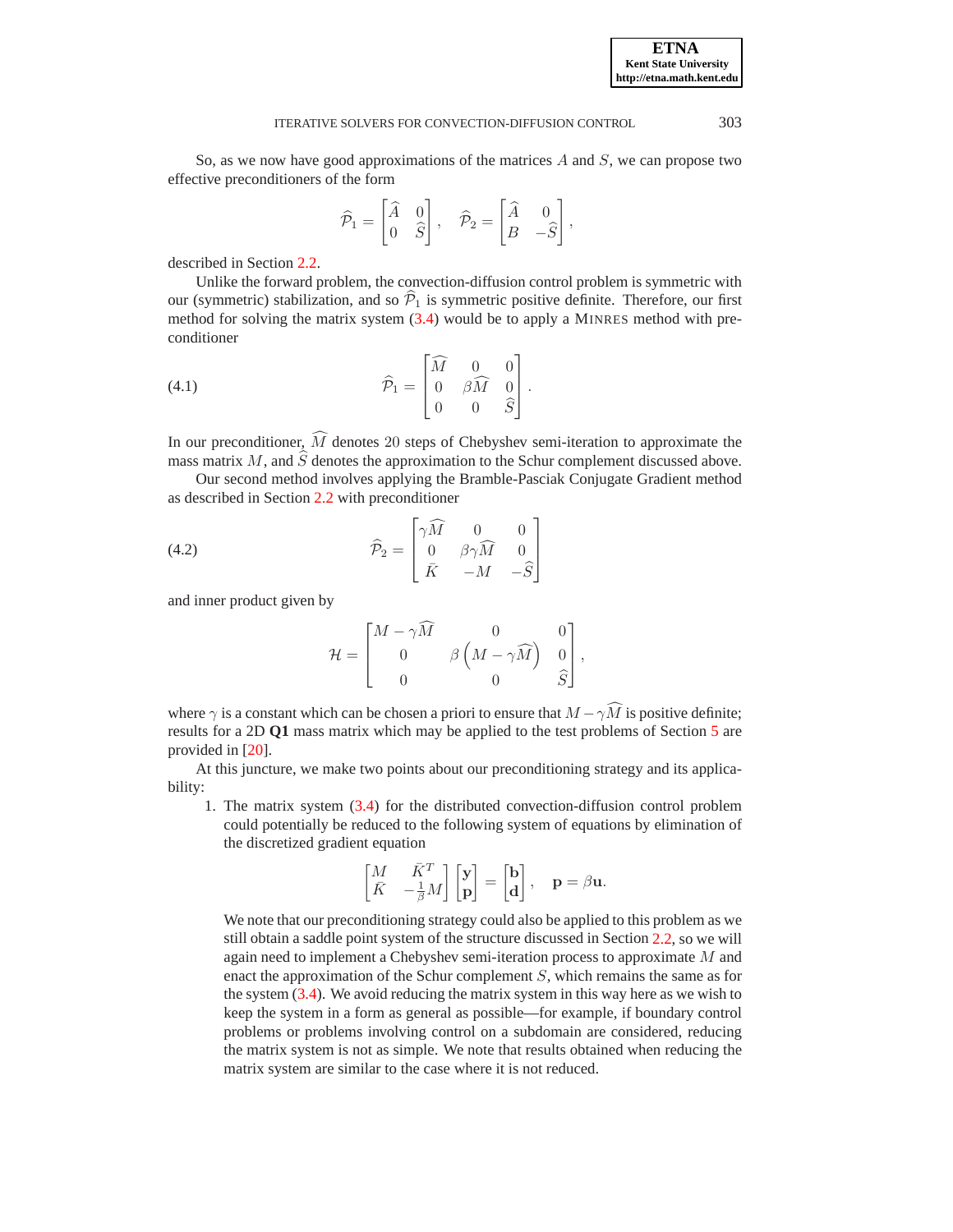

<span id="page-10-3"></span>FIG. 5.1. *Solutions of state and control for Problem 1 using*  $Q1$  *basis functions with*  $\epsilon = \frac{1}{100}$  *and*  $\beta = 1$ *.* 



<span id="page-10-4"></span>FIG. 5.2. *Solutions of state and control for Problem 2 using*  $Q1$  *basis functions with*  $\epsilon = \frac{1}{100}$  *and*  $\beta = 1$ *.* 

2. We believe that other similar methods could be devised to solve the convectiondiffusion control problem based on the framework discussed in this section. For instance, we see no reason why a preconditioner of the form

$$
\widehat{\mathcal{P}}_3 = \begin{bmatrix} \widehat{A} & B^T \\ B & B\widehat{A}^{-1}B^T - \widehat{S} \end{bmatrix} = \begin{bmatrix} I & 0 \\ B\widehat{A}^{-1} & I \end{bmatrix} \begin{bmatrix} \widehat{A} & B^T \\ 0 & -\widehat{S} \end{bmatrix},
$$

which was discussed in the context of the Poisson control problem in [\[21\]](#page-16-2), could not be applied to this problem using our approximations  $\widehat{A}$  and  $\widehat{S}$ .

<span id="page-10-0"></span>**5. Numerical results.** In this section, we provide numerical results to illustrate the effectiveness of our suggested methods. In our numerical tests, we discretize the state y, the control u, and the adjoint p using **Q1** finite element basis functions.<sup>\*[†](#page-10-2)</sup>

The two problems that we consider are stated below with plots of their solutions shown in Figures [5.1](#page-10-3) and [5.2,](#page-10-4) respectively.

<sup>∗</sup>We construct the relevant matrices for our two test problems in the same way as is done in the Incompressible Flow & Iterative Solver Software (IFISS) package [\[7,](#page-16-18) [22\]](#page-16-19).

<span id="page-10-2"></span><span id="page-10-1"></span><sup>†</sup>All results are generated using a tri-core 2.5 GHz workstation.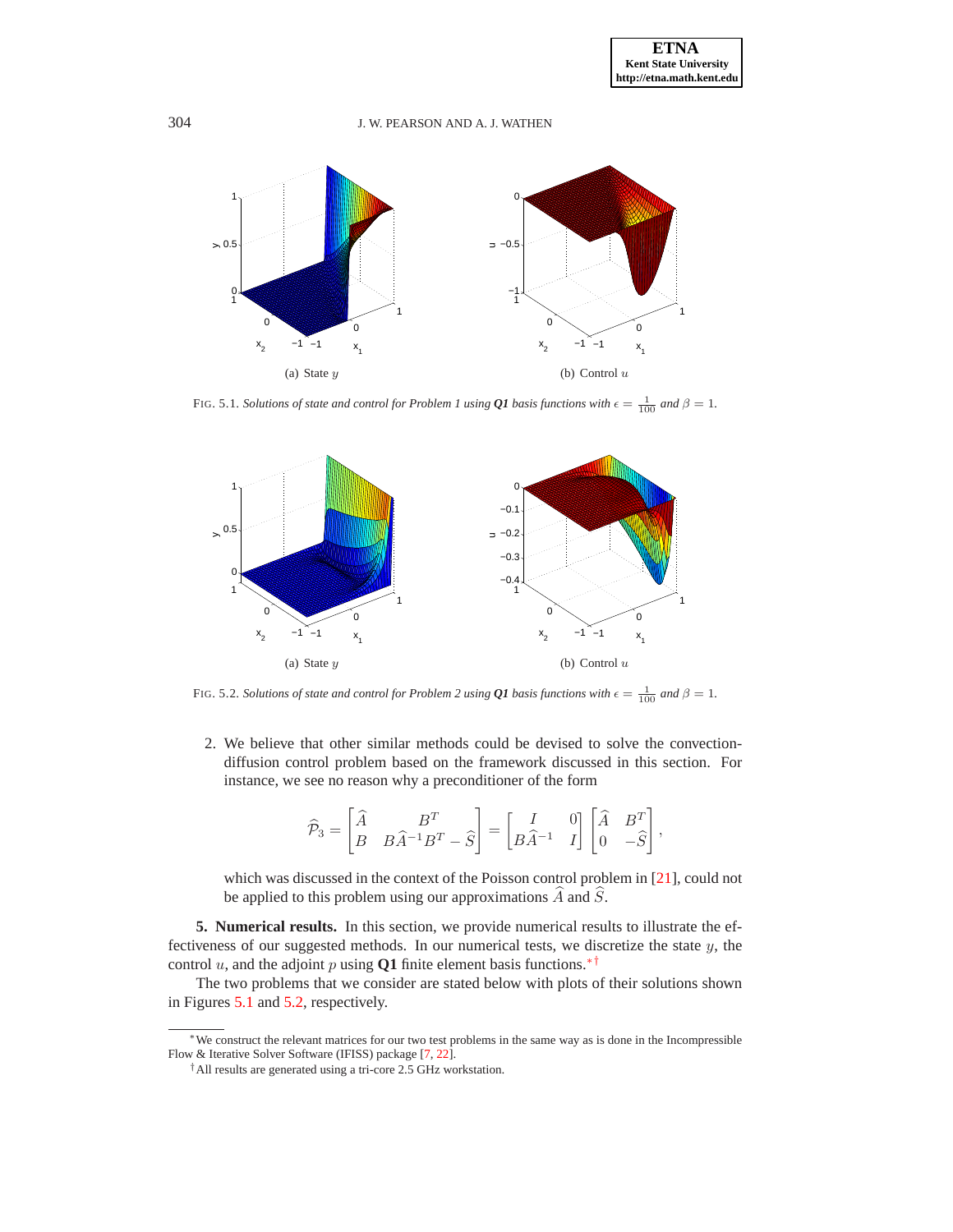TABLE 5.1

<span id="page-11-0"></span>*Number of* MINRES *iterations with the 'ideal' block diagonal preconditioner* [\(4.1\)](#page-9-0) *and Bramble-Pasciak* CG *iterations with the 'ideal' block triangular preconditioner* [\(4.2\)](#page-9-1) *needed to solve Problem 1. Results are given for a range of values of*  $\frac{h}{2}$  (which is equal to the inverse of the number of steps in space in each coordinate) and  $\beta$ , where  $\epsilon = \frac{1}{250}$  and  $\bar{Q}$ 1 *basis functions are used to approximate the state, control and adjoint.* 

|                            |             |           |           | <b>MINRES</b> |           | <b>BPCG</b> |           |           |           |
|----------------------------|-------------|-----------|-----------|---------------|-----------|-------------|-----------|-----------|-----------|
| $\epsilon = \frac{1}{250}$ |             |           |           |               |           |             |           |           |           |
| $\frac{h}{2}$              | <b>SIZE</b> | $10^{-2}$ | $10^{-4}$ | $10^{-6}$     | $10^{-8}$ | $10^{-2}$   | $10^{-4}$ | $10^{-6}$ | $10^{-8}$ |
| $2^{-2}$                   | 75          | 13        | 7         | 5             | 3         | 11          | 9         | 6         | 6         |
| $2^{-3}$                   | 243         | 13        | 9         | 5             | 3         | 12          | 10        |           | 6         |
| $2^{-4}$                   | 867         | 13        | 11        | 5             | 3         | 12          | 13        | 9         |           |
| $2^{-5}$                   | 3267        | 13        | 12        |               | 3         | 13          | 14        | 10        | 7         |
| $2^{-6}$                   | 12675       | 13        | 12        |               | 4         | 13          | 14        | 12        | 8         |
| $2^{-7}$                   | 49923       | 12        | 11        | 9             | 5         | 13          | 15        | 15        | 10        |

• PROBLEM 1: We wish to solve the following distributed convection-diffusion control problem on  $\Omega = [-1, 1]^2$ 

$$
\begin{aligned}\n\min_{y,u} & \frac{1}{2} \left\|y\right\|_{L_2(\Omega)}^2 + \frac{\beta}{2} \left\|u\right\|_{L_2(\Omega)}^2 \\
\text{s.t.} & -\epsilon \nabla^2 y + \mathbf{w} \cdot \nabla y = u \text{ in } \Omega, \\
y & = \begin{cases}\n1 & \text{on } \partial \Omega_1 := ([0,1] \times \{-1\}) \cup (\{1\} \times [-1,1]), \\
0 & \text{on } \partial \Omega \setminus \partial \Omega_1,\n\end{cases}\n\end{aligned}
$$

where  $\mathbf{w} = (\sin \frac{\pi}{6}, \cos \frac{\pi}{6})^T$ . This is an optimal control problem involving a constant wind w; forward problems of this form have previously been considered in literature such as [\[8,](#page-16-6) [18\]](#page-16-14).

• PROBLEM 2: We wish to solve the following distributed convection-diffusion control problem on  $\Omega = [-1, 1]^2$ 

$$
\min_{y,u} \frac{1}{2} ||y||_{L_2(\Omega)}^2 + \frac{\beta}{2} ||u||_{L_2(\Omega)}^2
$$
\ns.t.  $-\epsilon \nabla^2 y + \mathbf{w} \cdot \nabla y = u \text{ in } \Omega$ ,  
\n
$$
y = \begin{cases} 1 & \text{on } \partial \Omega_2 := \{1\} \times [-1,1], \\ 0 & \text{on } \partial \Omega \setminus \partial \Omega_2, \end{cases}
$$

where  $\mathbf{w} = (\frac{1}{2}x_2(1-x_1^2), -\frac{1}{2}x_1(1-x_2^2))^T$  and  $\mathbf{x} = (x_1, x_2)^T$  denotes the spatial coordinates. This is an optimal control formulation of the *double-glazing problem* discussed in [\[8,](#page-16-6) p. 119]: a model of the temperature in a cavity with recirculating wind w. We note that we have chosen the wind so that the maximum value of  $\|w\|_2$ on  $\Omega$  is equal to 1.

We first provide a proof-of-concept that our proposed preconditioners are effective ones. In Table [5.1,](#page-11-0) we present iteration numbers for solving Problem 1 with  $\epsilon = \frac{1}{250}$  and a range of h and  $\beta$  using 'ideal' versions of our two preconditioners (specifically, where we invert  $\bar{K} + \frac{1}{\sqrt{\beta}}M$  and its transpose directly in the preconditioners rather than using a multigrid method). The results shown illustrate that in theory our preconditioners are highly potent for a range of parameters. All other results presented are thus generated using the geometric multigrid procedure previously described.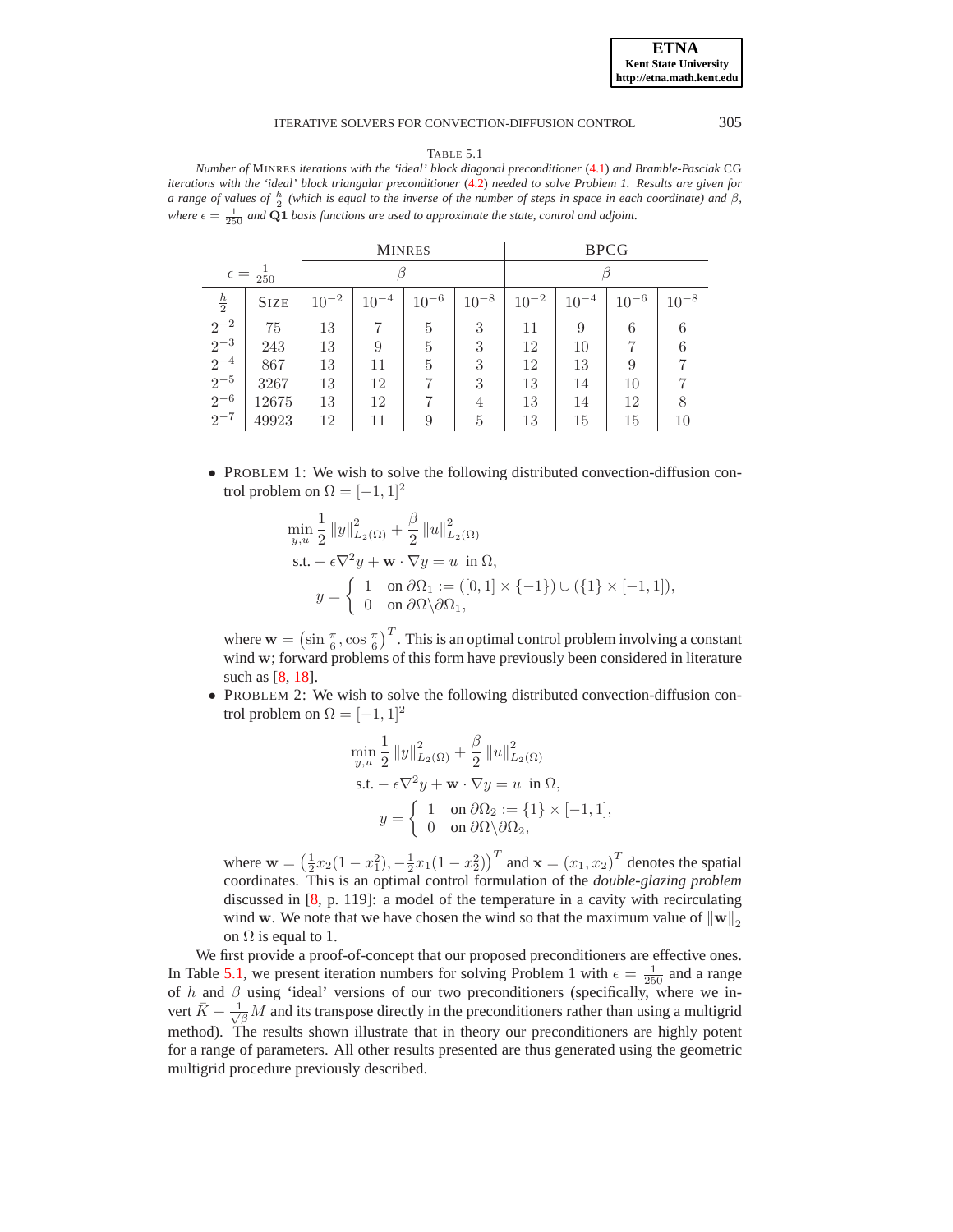#### TABLE 5.2

<span id="page-12-0"></span>*Number of* MINRES *iterations with block diagonal preconditioner* [\(4.1\)](#page-9-0) *needed to solve Problem 1 and computation times taken to do so (in seconds). Results are given for a range of values of*  $\frac{h}{2}$  (and hence problem size) and  $\beta$ with  $\epsilon = \frac{1}{100}$  and  $\epsilon = \frac{1}{500}$ , where Q1 basis functions are used to approximate the state, control, and adjoint.

|                                                                          | <b>MINRES</b> |           |             |           |             |                |             |           |             |
|--------------------------------------------------------------------------|---------------|-----------|-------------|-----------|-------------|----------------|-------------|-----------|-------------|
| $\epsilon = \frac{1}{100}$                                               |               | $10^{-2}$ |             | $10^{-4}$ |             | $10^{-6}$      |             | $10^{-8}$ |             |
| $rac{h}{2}$                                                              | <b>SIZE</b>   | ITER.     | <b>TIME</b> | ITER.     | <b>TIME</b> | ITER.          | <b>TIME</b> | ITER.     | <b>TIME</b> |
| $\frac{2}{2^{-2}}$<br>$\frac{2^{-3}}{2^{-4}}$<br>$\frac{2^{-4}}{2^{-5}}$ | 75            | 13        | 0.070       | 7         | 0.051       | 5              | 0.040       | 3         | 0.038       |
|                                                                          | 243           | 13        | 0.11        | 9         | 0.092       | $\overline{5}$ | 0.072       | 3         | 0.063       |
|                                                                          | 867           | 13        | 0.20        | 11        | 0.17        | 5              | 0.078       | 3         | 0.064       |
|                                                                          | 3267          | 13        | 0.54        | 12        | 0.50        | 7              | 0.29        | 3         | 0.23        |
| $2^{-6}$                                                                 | 12675         | 13        | 2.36        | 13        | 2.24        | 7              | 1.52        | 5         | 1.53        |
| $2^{-7}$                                                                 | 49923         | 13        | 14.1        | 11        | 12.9        | 9              | 11.1        | 5         | 8.10        |

|                                 | <b>MINRES</b> |           |             |           |             |           |             |           |             |  |
|---------------------------------|---------------|-----------|-------------|-----------|-------------|-----------|-------------|-----------|-------------|--|
| $\frac{1}{500}$<br>$\epsilon =$ |               | $10^{-2}$ |             | $10^{-4}$ |             | $10^{-6}$ |             | $10^{-8}$ |             |  |
| $rac{h}{2}$                     | <b>SIZE</b>   | ITER.     | <b>TIME</b> | ITER.     | <b>TIME</b> | ITER.     | <b>TIME</b> | ITER.     | <b>TIME</b> |  |
| $2^{-2}$                        | 75            | 13        | 0.072       | 7         | 0.054       | 5         | 0.044       | 3         | 0.038       |  |
| $\frac{2^{-3}}{2^{-4}}$         | 243           | 13        | 0.13        | 9         | 0.098       | 4         | 0.066       | 3         | 0.060       |  |
|                                 | 867           | 13        | 0.27        | 11        | 0.15        | 5         | 0.084       | 3         | 0.062       |  |
| $2^{-5}$                        | 3267          | 13        | 0.58        | 12        | 0.52        | 7         | 0.42        | 3         | 0.27        |  |
| $2^{-6}$                        | 12675         | 13        | 2.93        | 12        | 2.73        | 7         | 1.76        | 4         | 1.21        |  |
| $2^{-7}$                        | 49923         | 12        | 15.2        | 11        | 15.1        | 9         | 10.2        | 5         | 9.51        |  |

In Table [5.2,](#page-12-0) we present the number of MINRES iterations and computation times (including the time taken to construct the relevant matrices on sub-grids) required to solve Problem 1 with  $\epsilon = \frac{1}{100}$  and  $\epsilon = \frac{1}{500}$  using the preconditioner  $\hat{\mathcal{P}}_1$  to a tolerance of  $10^{-6}$ .<sup>[‡](#page-12-1)</sup> In Table [5.3](#page-13-0) we show how many Bramble-Pasciak CG iterations are required to solve the same problem to the same tolerance with the preconditioner  $\mathcal{P}_2$  and with  $\gamma = 0.95$ .<sup>[§](#page-12-2)</sup> We observe that both our solvers generate convergence in a small number of iterations for both values of the viscosity. The convergence rate actually improves as  $\beta$  decreases, probably because our Schur complement approximation becomes better for smaller  $\beta$  as illustrated by Figure [4.1.](#page-8-0) Although we take the wind  $\mathbf{w} = (\sin \frac{\pi}{6}, \cos \frac{\pi}{6})^T$  and specific values of  $\epsilon$ , we find, in other computations not presented here, that the results are similar for any constant wind with vector 2-norm equal to 1 for a wide range of  $\epsilon$ . We note that altering the boundary conditions or target function  $\hat{y}$ would not change the matrix within the system being solved, so our solvers seem to be very robust for problems involving constant winds and values of  $\beta$  which are of computational interest.

In Table [5.4,](#page-14-0) we present the number of preconditioned MINRES iterations and CPU times required to solve Problem 2, a harder problem, to the same tolerance, when  $\epsilon = \frac{1}{100}$ 

<span id="page-12-1"></span><sup>‡</sup> In our numerical experiments, we set the viscosity to be of the same order as for the numerical tests for the forward problem in [\[17\]](#page-16-7), however we note that our solvers are often very effective when  $\epsilon$  is even smaller.

<span id="page-12-2"></span><sup>&</sup>lt;sup>§</sup>We wish to choose  $\gamma$  reasonably close to 1 in order that the approximation of the (1, 1)-block is effective but also far enough away from 1 to ensure that the inner product we work with is clearly positive definite. We find that the value  $\gamma = 0.95$  meets these criteria in practice. Similar issues are discussed in [\[20\]](#page-16-12) in the context of solving Poisson control problems.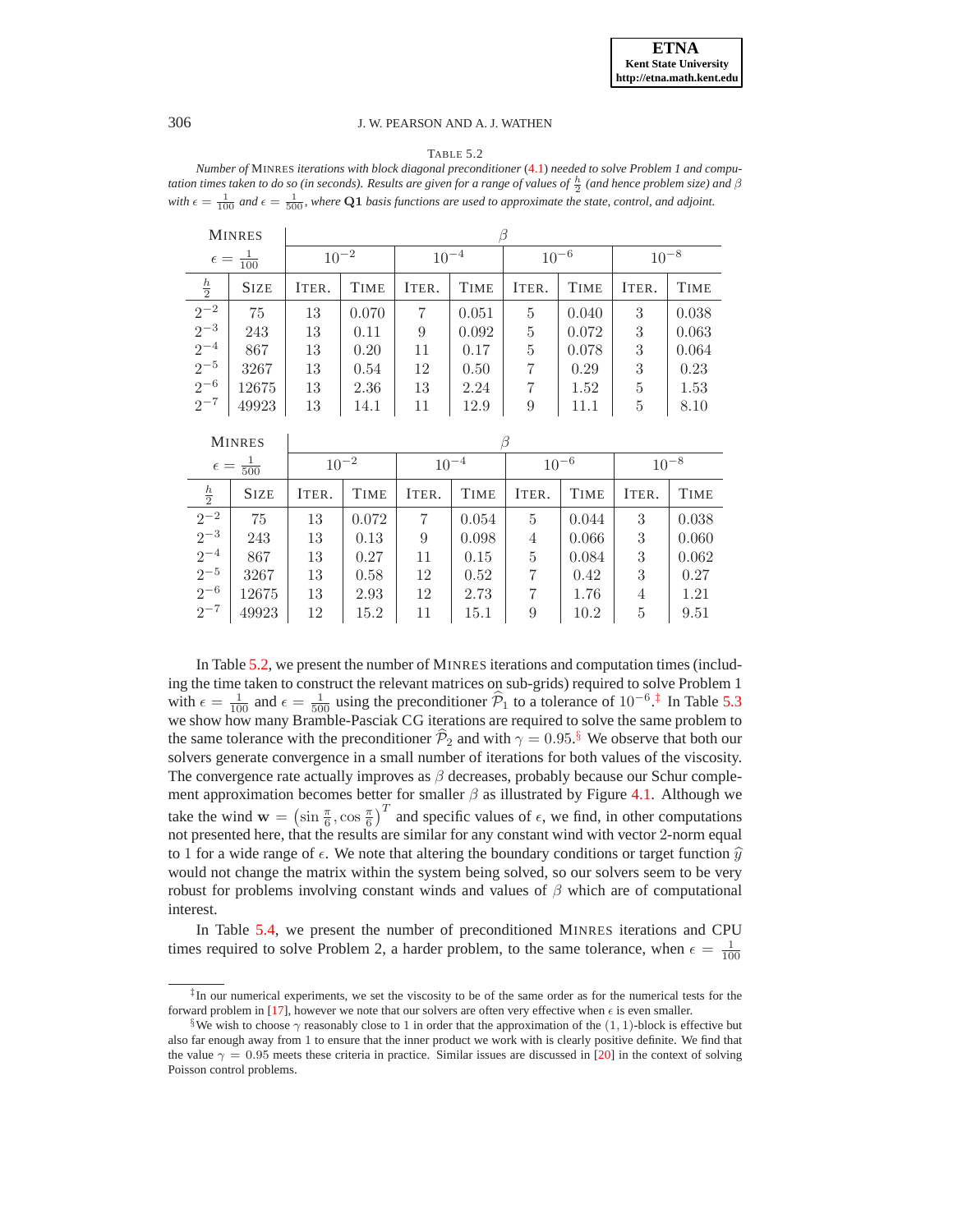TABLE 5.3

<span id="page-13-0"></span>*Number of Bramble-Pasciak* CG *iterations with block triangular preconditioner* [\(4.2\)](#page-9-1) *needed to solve Prob* $l$  *lem 1 and computation times taken to do so (in seconds). Results are given for a range of values of*  $\frac{h}{2}$  *(and hence problem size) and*  $\beta$  *with*  $\epsilon = \frac{1}{100}$  *and*  $\epsilon = \frac{1}{500}$ *, where* **Q1** *basis functions are used to approximate the state, control, and adjoint.*

|                                                                             | <b>BPCG</b> |           |             |           |             |           |             |           |             |
|-----------------------------------------------------------------------------|-------------|-----------|-------------|-----------|-------------|-----------|-------------|-----------|-------------|
| $\epsilon = \frac{1}{100}$                                                  |             | $10^{-2}$ |             | $10^{-4}$ |             | $10^{-6}$ |             | $10^{-8}$ |             |
| $\frac{h}{2}$                                                               | <b>SIZE</b> | ITER.     | <b>TIME</b> | ITER.     | <b>TIME</b> | ITER.     | <b>TIME</b> | ITER.     | <b>TIME</b> |
| $\begin{array}{r} \boxed{2^{-2}} \\ 2^{-3} \\ 2^{-4} \\ 2^{-5} \end{array}$ | 75          | 10        | 0.056       | 9         | 0.050       | 6         | 0.040       | 6         | 0.044       |
|                                                                             | 243         | 12        | 0.11        | 10        | 0.11        | 7         | 0.084       | 6         | 0.075       |
|                                                                             | 867         | 12        | 0.20        | 13        | 0.22        | 9         | 0.17        | 7         | 0.13        |
|                                                                             | 3267        | 13        | 0.60        | 14        | 0.62        | 10        | 0.46        | 7         | 0.38        |
| $2^{-6}$                                                                    | 12675       | 13        | 2.89        | 15        | 2.99        | 12        | 2.60        | 9         | 2.31        |
| $2^{-7}$                                                                    | 49923       | 13        | 14.5        | 15        | 16.0        | 15        | 15.8        | 11        | 11.6        |

|                            | <b>BPCG</b> |           |             |           |             |           |             |           |             |  |  |
|----------------------------|-------------|-----------|-------------|-----------|-------------|-----------|-------------|-----------|-------------|--|--|
| $\epsilon = \frac{1}{500}$ |             | $10^{-2}$ |             | $10^{-4}$ |             | $10^{-6}$ |             | $10^{-8}$ |             |  |  |
| $rac{h}{2}$                | <b>SIZE</b> | ITER.     | <b>TIME</b> | ITER.     | <b>TIME</b> | ITER.     | <b>TIME</b> | ITER.     | <b>TIME</b> |  |  |
| $2^{-2}$                   | 75          | 11        | 0.057       | 8         | 0.048       | 6         | 0.047       | 6         | 0.043       |  |  |
| $2^{-3}$                   | 243         | 12        | 0.11        | 10        | 0.10        | 7         | 0.080       | 6         | 0.079       |  |  |
| $^{-}_{2^{-4}}$            | 867         | 12        | 0.22        | 13        | 0.22        | 9         | 0.16        | 7         | 0.14        |  |  |
| $2^{-5}$                   | 3267        | 13        | 0.52        | 14        | 0.55        | 10        | 0.45        | 7         | 0.36        |  |  |
| $2^{-6}$                   | 12675       | 13        | 2.91        | 14        | 2.96        | 12        | 2.68        | 8         | 2.01        |  |  |
| $2^{-7}$                   | 49923       | 13        | 13.7        | 15        | 14.8        | 14        | 14.2        | 9         | 10.5        |  |  |

and  $\epsilon = \frac{1}{500}$ ; the number of preconditioned Bramble-Pasciak CG iterations required to solve this problem is shown in Table [5.5.](#page-15-5) Once more, for this problem and a wide range of values of  $\beta$ , our solvers are effective with convergence achieved in a very small number of iterations. We find that for this harder problem (with non-constant wind), the iteration numbers may rise very slightly for smaller  $\epsilon$  in some cases (see Tables [5.4](#page-14-0) and [5.5\)](#page-15-5), however the iteration numbers in all cases are very reasonable.

We can see that the MINRES and Bramble-Pasciak CG methods are very competitive, and the results for both methods are similar. Whereas MINRES tends to converge in fewer iterations, the Bramble-Pasciak CG method is computationally cheaper for a fixed number of iterations. We note that the computation times for Bramble-Pasciak CG seem to be better for larger  $\beta$  (in particular for smaller h) and that the MINRES solver works better for smaller  $\beta$ due to the lower iteration numbers. We note that when  $\beta$  is small compared to h, as observed in Figure [4.1,](#page-8-0) the eigenvalues of the preconditioned Schur complement are highly clustered consequently for smaller  $\beta$  the iteration numbers are particularly low for larger h and increase slightly as  $h$  is decreased. However the analysis of Section [4](#page-6-0) and these results illustrate that the iteration count should be bounded by a low number for these problems as  $h$  decreases.

The results in this section illustrate that the solvers we have proposed are potent ones for a number of convection-diffusion control problems, a class of problems which, as for the convection-diffusion equation itself, is fraught with numerical difficulties. The number of iterations required to solve these problems is small, and the convergence of the solvers improves rather than degrades as  $\beta$  is decreased. As observable from the computation times shown in Tables [5.2](#page-12-0)[–5.5,](#page-15-5) the convergence is close to linear with respect to the size of the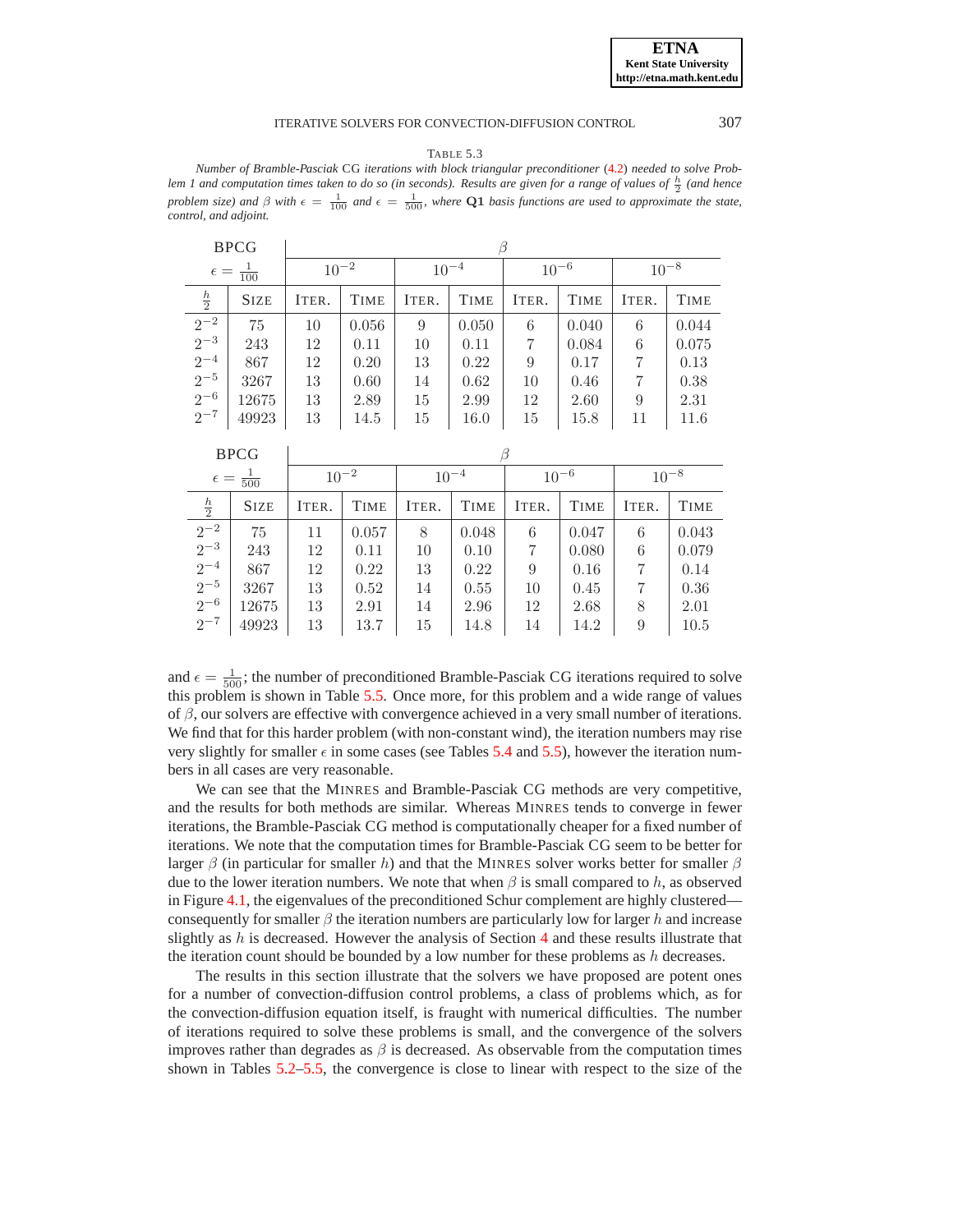#### TABLE 5.4

<span id="page-14-0"></span>*Number of* MINRES *iterations with block diagonal preconditioner* [\(4.1\)](#page-9-0) *needed to solve Problem 2 and computation times taken to do so (in seconds). Results are given for a range of values of*  $\frac{h}{2}$  (and hence problem size) and  $\beta$ with  $\epsilon = \frac{1}{100}$  and  $\epsilon = \frac{1}{500}$ , where Q1 basis functions are used to approximate the state, control, and adjoint.

|                                                                             | <b>MINRES</b> |           |             |           |             |           |             |           |             |
|-----------------------------------------------------------------------------|---------------|-----------|-------------|-----------|-------------|-----------|-------------|-----------|-------------|
| $\epsilon = \frac{1}{100}$                                                  |               | $10^{-2}$ |             | $10^{-4}$ |             | $10^{-6}$ |             | $10^{-8}$ |             |
| $rac{h}{2}$                                                                 | <b>SIZE</b>   | ITER.     | <b>TIME</b> | ITER.     | <b>TIME</b> | ITER.     | <b>TIME</b> | ITER.     | <b>TIME</b> |
| $\begin{array}{r} \boxed{2^{-2}} \\ 2^{-3} \\ 2^{-4} \\ 2^{-5} \end{array}$ | 75            | 13        | 0.071       | 7         | 0.050       | 4         | 0.044       | 3         | 0.039       |
|                                                                             | 243           | 15        | 0.13        | 7         | 0.063       | 4         | 0.061       | 3         | 0.059       |
|                                                                             | 867           | 13        | 0.19        | 7         | 0.13        | 5         | 0.076       | 3         | 0.065       |
|                                                                             | 3267          | 13        | 0.52        | 9         | 0.42        | 5         | 0.32        | 3         | 0.25        |
| $2^{-6}$                                                                    | 12675         | 13        | 2.39        | 11        | 2.14        | 7         | 1.49        | 3         | 1.06        |
| $2^{-7}$                                                                    | 49923         | 13        | 13.9        | 11        | 13.2        | 9         | 10.8        | 5         | 8.32        |

|                               | <b>MINRES</b> |           |             |           |             |           |             |           |             |  |
|-------------------------------|---------------|-----------|-------------|-----------|-------------|-----------|-------------|-----------|-------------|--|
| $rac{1}{500}$<br>$\epsilon =$ |               | $10^{-2}$ |             | $10^{-4}$ |             | $10^{-6}$ |             | $10^{-8}$ |             |  |
| $rac{h}{2}$                   | <b>SIZE</b>   | ITER.     | <b>TIME</b> | ITER.     | <b>TIME</b> | ITER.     | <b>TIME</b> | ITER.     | <b>TIME</b> |  |
| $2^{-2}$                      | 75            | 15        | 0.074       | 7         | 0.053       | 5         | 0.041       | 3         | 0.040       |  |
| $2^{-3}$                      | 243           | 21        | 0.20        | 7         | 0.085       | 4         | 0.071       | 3         | 0.060       |  |
| $2^{-4}$                      | 867           | 19        | 0.35        | 9         | 0.17        | 5         | 0.085       | 3         | 0.064       |  |
| $2^{-5}$                      | 3267          | 12        | 0.55        | 9         | 0.47        | 5         | 0.33        | 3         | 0.28        |  |
| $2^{-6}$                      | 12675         | 12        | 2.81        | 9         | 2.34        | 5         | 2.10        | 3         | 1.17        |  |
| $2^{-7}$                      | 49923         | 12        | 15.4        | 11        | 14.7        | 5         | 8.92        | 3         | 7.71        |  |

matrix system—we find that the only part of the solvers that does not scale linearly in time is the construction of matrices on the sub-grids.

**6. Conclusions.** In this manuscript we have first given an overview of a GMRES approach for solving the convection-diffusion equation, as well as summarizing some general properties of saddle point systems and some possible solution methods for such systems.

We then introduced the convection-diffusion control problem and illustrated that, with a suitable stabilization technique (the Local Projection Stabilization), the same saddle point system arises whether the discretize-then-optimize approach or the optimize-then-discretize approach is used for solving the control problem.

We proposed two effective solvers for solving the convection-diffusion control problem: one involving a MINRES solver with a block diagonal preconditioner and one involving a Bramble-Pasciak Conjugate Gradient approach with a block triangular preconditioner. The key components of each of these preconditioners are a good approximation of the mass matrix, a powerful approximation of the Schur complement of the matrix system, and a geometric multigrid process which enables us to enact that Schur complement approximation.

We have shown theoretically that in an ideal case our preconditioners should be effective ones. Numerical results given in Section [5](#page-10-0) indicate that our solvers do indeed perform well in practice for the problems we have tested, yielding fast and close to linear convergence as the problem size is increased; this rate of convergence improves as the regularization parameter  $\beta$ is decreased. We proved that the convergence rate cannot worsen as  $\beta$  is decreased if exact solves are used within a preconditioner and have illustrated numerically that the Chebyshev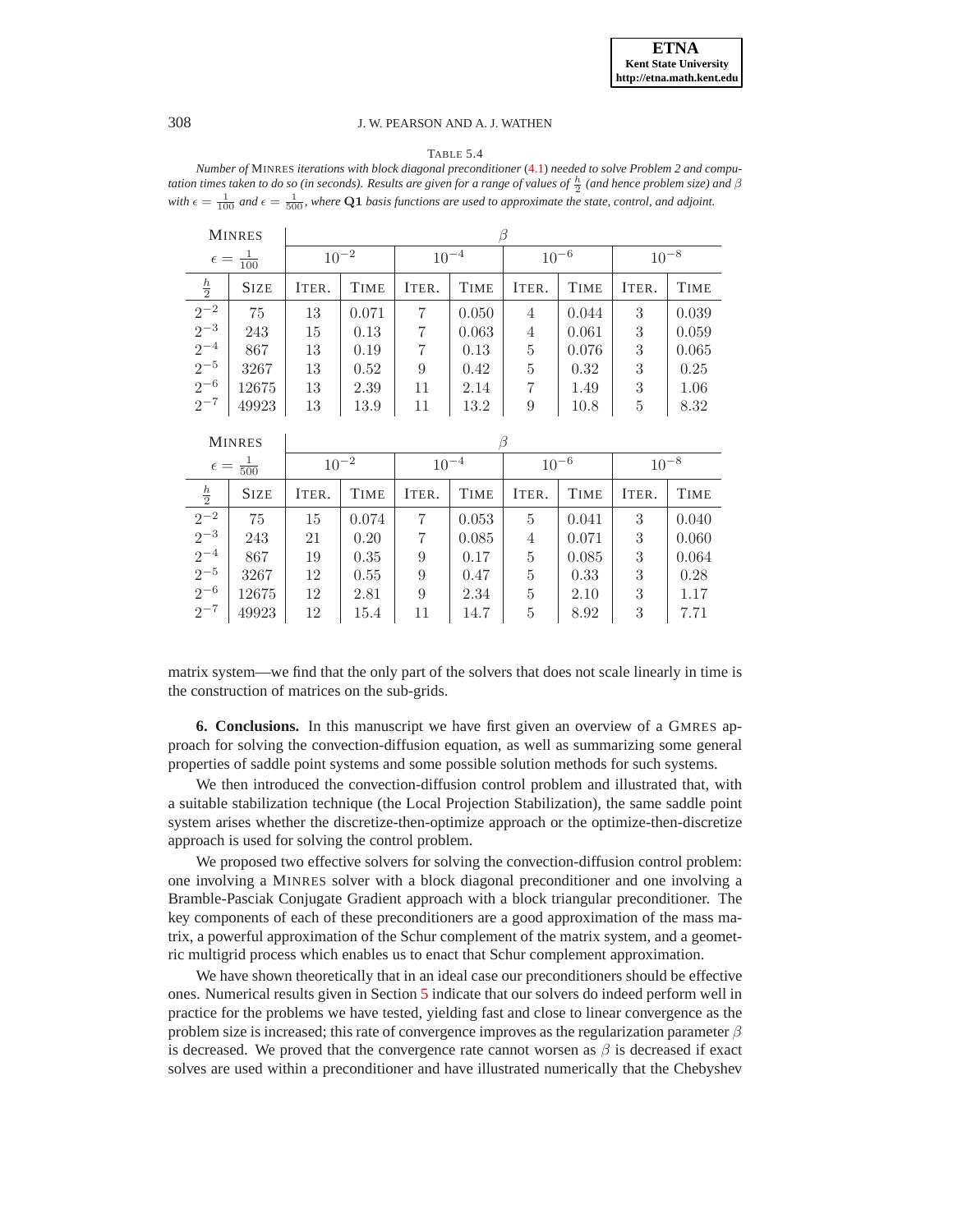TABLE 5.5

<span id="page-15-5"></span>*Number of Bramble-Pasciak* CG *iterations with block triangular preconditioner* [\(4.2\)](#page-9-1) *needed to solve Prob* $l$ em 2 and computation times taken to do so (in seconds). Results are given for a range of values of  $\frac{h}{2}$  (and hence *problem size) and*  $\beta$  *with*  $\epsilon = \frac{1}{100}$  *and*  $\epsilon = \frac{1}{500}$ *, where* **Q1** *basis functions are used to approximate the state, control, and adjoint.*

|                                                                             | <b>BPCG</b> |           |             |                |             |           |             |           |             |
|-----------------------------------------------------------------------------|-------------|-----------|-------------|----------------|-------------|-----------|-------------|-----------|-------------|
| $\epsilon = \frac{1}{100}$                                                  |             | $10^{-2}$ |             | $10^{-4}$      |             | $10^{-6}$ |             | $10^{-8}$ |             |
| $\frac{h}{2}$                                                               | <b>SIZE</b> | ITER.     | <b>TIME</b> | ITER.          | <b>TIME</b> | ITER.     | <b>TIME</b> | ITER.     | <b>TIME</b> |
| $\begin{array}{r} \boxed{2^{-2}} \\ 2^{-3} \\ 2^{-4} \\ 2^{-5} \end{array}$ | 75          | 10        | 0.056       | $\overline{7}$ | 0.050       | 6         | 0.040       | 6         | 0.044       |
|                                                                             | 243         | 12        | 0.10        | 8              | 0.097       | 6         | 0.078       | 6         | 0.077       |
|                                                                             | 867         | 12        | 0.19        | 10             | 0.18        | 7         | 0.14        | 6         | 0.12        |
|                                                                             | 3267        | 13        | 0.58        | 12             | 0.52        | 9         | 0.44        | 7         | 0.38        |
| $2^{-6}$                                                                    | 12675       | 13        | 2.93        | 15             | 3.02        | 11        | 2.38        | 8         | 2.10        |
| $2^{-7}$                                                                    | 49923       | 13        | 14.2        | 15             | 15.6        | 15        | 15.5        | 10        | 10.4        |

|                            | <b>BPCG</b> |           |             |           |             |           |             |           |             |
|----------------------------|-------------|-----------|-------------|-----------|-------------|-----------|-------------|-----------|-------------|
| $\epsilon = \frac{1}{500}$ |             | $10^{-2}$ |             | $10^{-4}$ |             | $10^{-6}$ |             | $10^{-8}$ |             |
| $rac{h}{2}$                | <b>SIZE</b> | ITER.     | <b>TIME</b> | ITER.     | <b>TIME</b> | ITER.     | <b>TIME</b> | ITER.     | <b>TIME</b> |
| $2^{-2}$                   | 75          | 12        | 0.061       |           | 0.046       | 6         | 0.045       | 6         | 0.043       |
| $\frac{1}{2}$ -3           | 243         | 16        | 0.13        | 8         | 0.091       | 6         | 0.071       | 6         | 0.075       |
| $\frac{1}{2}$ – 4          | 867         | 17        | 0.25        | 9         | 0.16        | 7         | 0.13        | 6         | 0.13        |
| $\frac{1}{2}$ -5           | 3267        | 13        | 0.54        | 11        | 0.45        | 7         | 0.38        | 6         | 0.34        |
| $2^{-6}$                   | 12675       | 13        | 2.86        | 13        | 2.88        | 9         | 2.28        | 7         | 1.85        |
| $2^{-7}$                   | 49923       | 13        | 13.6        | 15        | 15.4        | 11        | 12.7        | 7         | 9.14        |

semi-iteration and multigrid methods used show robustness in practice. We have observed that our solution methods work well whether SUPG or LPS stabilization is used. The methods also work well with no stabilization at all when such an approach is reasonable; for such diffusion-dominated problems, it is likely that more standard methods (including multigrid) could also be effective. If new stabilization methods are discovered for this problem, we might predict that our proposed preconditioners will again prove to be potentially useful for its solution.

**Acknowledgements.** The authors would like to thank two anonymous referees for their helpful comments and advice. The first author was supported for this work by the Engineering and Physical Sciences Research Council (UK), Grant EP/P505216/1.

#### **REFERENCES**

- <span id="page-15-0"></span>[1] R. BECKER AND M. BRAACK, *A finite element pressure gradient stabilization for the Stokes equations based on local projections*, Calcolo, 38 (2001), pp. 173–199.
- <span id="page-15-1"></span>[2] R. BECKER AND B. VEXLER, *Optimal control of the convection-diffusion equation using stabilized finite element methods*, Numer. Math., 106 (2007), pp. 349–367.
- <span id="page-15-3"></span>[3] M. BENZI, G. H. GOLUB, AND J. LIESEN, *Numerical solution of saddle point problems*, Acta Numer., 14 (2005), pp. 1–137.
- <span id="page-15-2"></span>[4] M. BRAACK AND E. BURMAN, *Local projection stabilization for the Oseen problem and its interpretation as a variational multiscale method*, SIAM J. Numer. Anal., 43 (2006), pp. 2544–2566.
- <span id="page-15-4"></span>[5] J. H. BRAMBLE AND J. E. PASCIAK, *A preconditioning technique for indefinite systems resulting from mixed approximations of elliptic problems*, Math. Comp., 50 (1988), pp. 1–17.